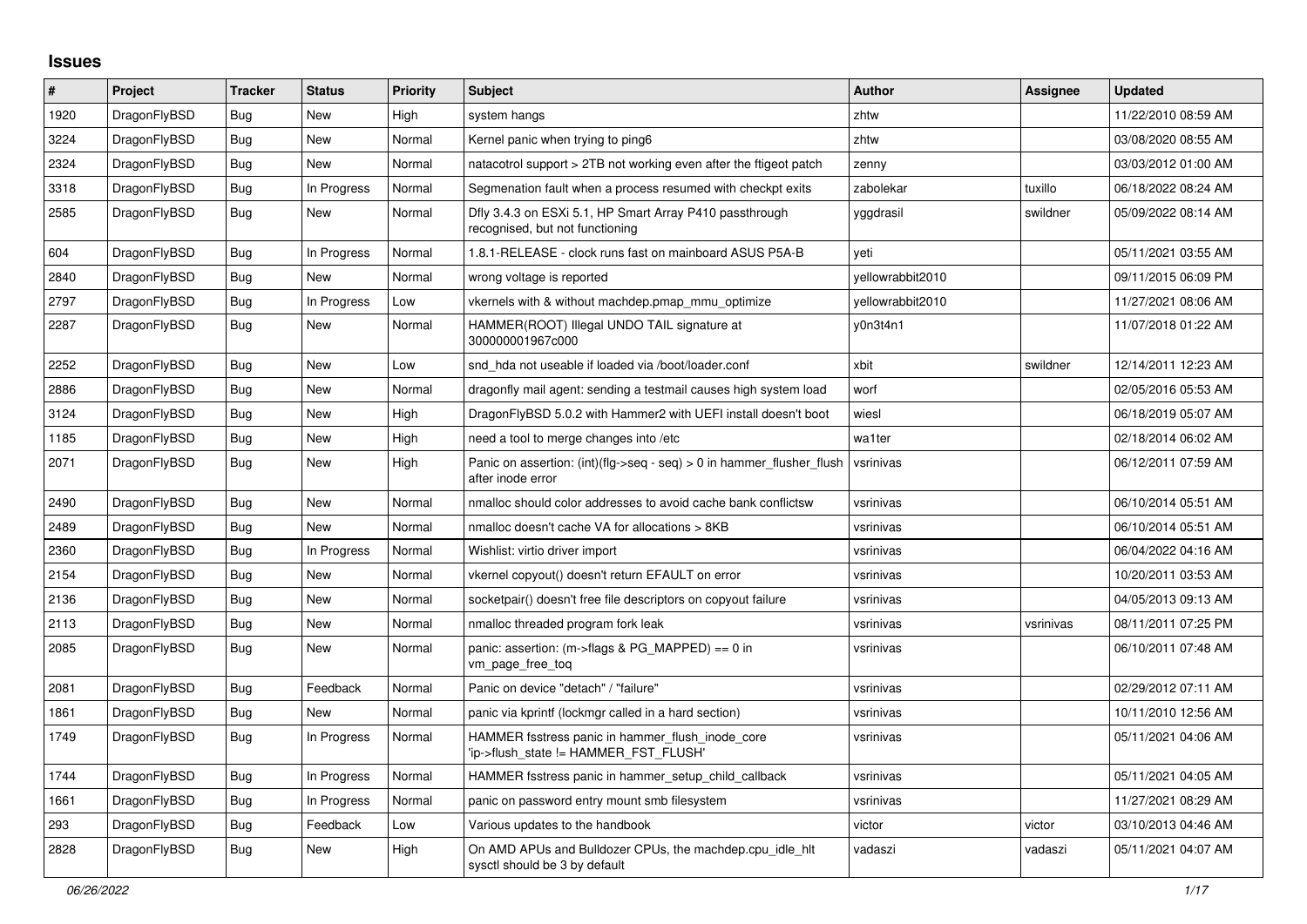| $\vert$ # | Project      | <b>Tracker</b> | <b>Status</b> | <b>Priority</b> | <b>Subject</b>                                                                               | <b>Author</b> | Assignee | Updated             |
|-----------|--------------|----------------|---------------|-----------------|----------------------------------------------------------------------------------------------|---------------|----------|---------------------|
| 2638      | DragonFlyBSD | Bug            | Feedback      | High            | Fix machdep.pmap mmu optimize                                                                | tuxillo       |          | 05/11/2021 04:07 AM |
| 2495      | DragonFlyBSD | <b>Bug</b>     | <b>New</b>    | High            | DFBSD v3.3.0.960.g553fe7 - ocnt != 0" failed in<br>prop object release                       | tuxillo       |          | 05/31/2022 04:08 PM |
| 3314      | DragonFlyBSD | Bug            | <b>New</b>    | Normal          | Bring virtio console(4) from FreeBSD                                                         | tuxillo       | tuxillo  | 05/29/2022 08:24 AM |
| 3295      | DragonFlyBSD | Bug            | In Progress   | Normal          | Adapt devel/libvirt for nvmm                                                                 | tuxillo       | tuxillo  | 11/03/2021 04:56 PM |
| 3196      | DragonFlyBSD | Bug            | New           | Normal          | test issue after redmine upgrade (2)                                                         | tuxillo       |          | 07/05/2019 04:33 AM |
| 3157      | DragonFlyBSD | <b>Bug</b>     | New           | Normal          | TP-Link UE300 not working in 5.2-RELEASE                                                     | tuxillo       |          | 11/15/2018 02:08 PM |
| 2647      | DragonFlyBSD | <b>Bug</b>     | <b>New</b>    | Normal          | HAMMER panic on 3.6.0                                                                        | tuxillo       |          | 05/11/2021 03:54 AM |
| 2641      | DragonFlyBSD | Bug            | New           | Normal          | Panic when loading natapci as module                                                         | tuxillo       |          | 05/11/2021 03:54 AM |
| 2630      | DragonFlyBSD | Bug            | New           | Normal          | Bring in latest iconv fixes from FreeBSD10 as well as csmapper<br>updates                    | tuxillo       |          | 05/11/2021 03:54 AM |
| 2629      | DragonFlyBSD | <b>Bug</b>     | <b>New</b>    | Normal          | Replace gcc44 with llvm34, clang34, and libc++                                               | tuxillo       |          | 06/02/2014 02:30 PM |
| 2556      | DragonFlyBSD | Bug            | Feedback      | Normal          | DragonFly v3.5.0.81.gd3479 - Process signal weirdness                                        | tuxillo       |          | 12/17/2013 03:48 PM |
| 2498      | DragonFlyBSD | <b>Bug</b>     | <b>New</b>    | Normal          | DFBSD v3.2.2-RELEASE - LIST_FIRST(&bp->b_dep) == NULL"<br>failed in vfs vmio release         | tuxillo       |          | 05/31/2022 04:09 PM |
| 2358      | DragonFlyBSD | <b>Bug</b>     | In Progress   | Normal          | DFBSD v3.0.2.32.g928ca - panic: hammer: insufficient undo FIFO<br>space!                     | tuxillo       | tuxillo  | 05/10/2021 02:50 AM |
| 2351      | DragonFlyBSD | <b>Bug</b>     | In Progress   | Normal          | DFBSD v3.1.0.579.g44ccf - Stuck during startup, random freezes                               | tuxillo       |          | 04/24/2012 08:21 AM |
| 2345      | DragonFlyBSD | <b>Bug</b>     | In Progress   | Normal          | DFBSD v3.1.0.457.gd679f - NFS panic on diskless station                                      | tuxillo       |          | 04/07/2012 05:22 PM |
| 2283      | DragonFlyBSD | <b>Bug</b>     | <b>New</b>    | Normal          | DFBSD DragonFly v2.13.0.957.g4f459 - pmap_release: page<br>should already be gone 0xc27120bc | tuxillo       |          | 01/23/2012 03:03 AM |
| 2282      | DragonFlyBSD | Bug            | In Progress   | Normal          | gdb segfaults with certain corefiles                                                         | tuxillo       |          | 01/18/2012 04:40 PM |
| 2224      | DragonFlyBSD | <b>Bug</b>     | New           | Normal          | v2.13.0.291.gaa7ec - Panic on fq while installing world                                      | tuxillo       |          | 11/18/2011 01:40 AM |
| 2171      | DragonFlyBSD | Bug            | <b>New</b>    | Normal          | DFBSD v2.13.0.151.gdc8442 - panic: assertion "(*ptep &<br>(PG_MANAGED PG_V)) == PG_V"        | tuxillo       |          | 11/04/2011 05:06 PM |
| 2166      | DragonFlyBSD | Bug            | New           | Normal          | DFBSD v2.13.0.109.g05b9d - Strange lockups                                                   | tuxillo       |          | 10/29/2011 11:20 AM |
| 2129      | DragonFlyBSD | Bug            | New           | Normal          | DFBSD v2.11.0.661.gf9438 i386 - panic: lockmgr thrd_sleep                                    | tuxillo       |          | 09/05/2011 09:49 AM |
| 2084      | DragonFlyBSD | Bug            | New           | Normal          | DFBSD v2.11.0.242.g4d317 - panic: zone: entry not free                                       | tuxillo       |          | 07/03/2012 01:23 AM |
| 2078      | DragonFlyBSD | <b>Bug</b>     | New           | Normal          | DFBSD i386 v2.11.0.201.g3ed2f - Panic during installworld into a<br>vn0 device               | tuxillo       |          | 05/19/2011 07:50 PM |
| 1959      | DragonFlyBSD | Bug            | New           | Normal          | DFBSD v2.9.1.422.gc98f2 - Panic during boot - IPv6 and PF                                    | tuxillo       |          | 01/13/2011 03:37 AM |
| 1867      | DragonFlyBSD | <b>Bug</b>     | New           | Normal          | it(4) motherboard and fan problems                                                           | tuxillo       |          | 07/08/2011 10:48 AM |
| 1332      | DragonFlyBSD | <b>Bug</b>     | Feedback      | Normal          | DFBSD 2.2 - Booting usbcdrom/usbsticks on thinkpad hangs on<br>"BTX Halted"                  | tuxillo       |          | 05/11/2021 04:00 AM |
| 2636      | DragonFlyBSD | Bug            | Feedback      | Low             | Add -x flag to iostat (a la solaris)                                                         | tuxillo       |          | 05/11/2021 04:07 AM |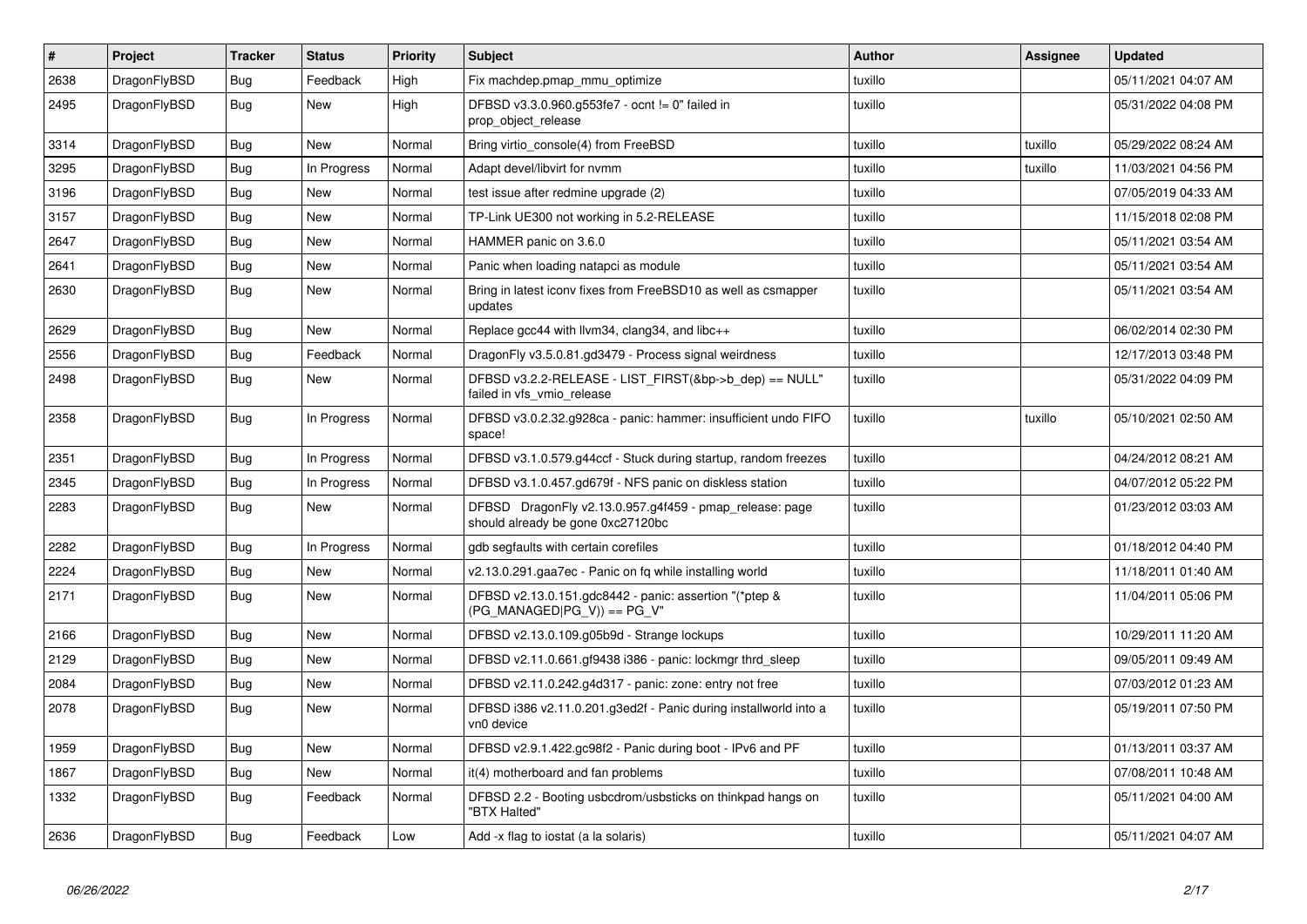| $\#$ | <b>Project</b> | <b>Tracker</b> | <b>Status</b> | <b>Priority</b> | <b>Subject</b>                                                                                            | <b>Author</b>     | Assignee | <b>Updated</b>      |
|------|----------------|----------------|---------------|-----------------|-----------------------------------------------------------------------------------------------------------|-------------------|----------|---------------------|
| 2631 | DragonFlyBSD   | Bug            | In Progress   | Low             | Verify library versioning current with full package build and switch it<br>on (after publishing packages) | tuxillo           |          | 05/11/2021 04:06 AM |
| 1819 | DragonFlyBSD   | <b>Bug</b>     | In Progress   | Low             | truss - Major revamping task list                                                                         | tuxillo           | tuxillo  | 11/27/2021 08:45 AM |
| 2140 | DragonFlyBSD   | <b>Bug</b>     | <b>New</b>    | High            | hammer_io_delallocate panic with 'duplicate entry' message                                                | ttw               |          | 10/07/2011 12:22 PM |
| 3231 | DragonFlyBSD   | Bug            | <b>New</b>    | Normal          | wifi drops on 5.8                                                                                         | tse               |          | 04/06/2020 05:08 AM |
| 3225 | DragonFlyBSD   | Bug            | <b>New</b>    | Normal          | nfsd freeze when using gemu                                                                               | tse               |          | 03/17/2020 11:52 AM |
| 3208 | DragonFlyBSD   | Bug            | <b>New</b>    | Normal          | Crash related to nfsd                                                                                     | tse               |          | 06/11/2020 05:52 AM |
| 3199 | DragonFlyBSD   | Bug            | New           | Normal          | PFS label not found panic                                                                                 | tse               |          | 08/21/2019 03:51 AM |
| 3197 | DragonFlyBSD   | Bug            | New           | Normal          | DragonFly upgrades                                                                                        | tse               |          | 04/18/2020 04:18 PM |
| 3170 | DragonFlyBSD   | <b>Bug</b>     | <b>New</b>    | Normal          | repeatable nfsd crash                                                                                     | tse               |          | 06/11/2020 05:52 AM |
| 806  | DragonFlyBSD   | Bug            | Feedback      | Normal          | boot error on MacBook                                                                                     | tralamazza        |          | 06/04/2022 05:28 AM |
| 3252 | DragonFlyBSD   | Bug            | New           | Normal          | tcsetattr/tcgetattr set errno incorrectly on non-TTY                                                      | tonyc             |          | 10/26/2020 09:34 PM |
| 1579 | DragonFlyBSD   | Bug            | Feedback      | Normal          | dfly 2.4.1 does not like HP DL360G4p and Smart Array 6400 with<br>MSA <sub>20</sub>                       | tomaz.borstnar    | tuxillo  | 06/02/2014 02:44 PM |
| 1282 | DragonFlyBSD   | Bug            | Feedback      | Normal          | panic (trap 12) when booting SMP kernel on Atom 330 (dual core)                                           | tomaz.borstnar    |          | 05/11/2021 04:00 AM |
| 2473 | DragonFlyBSD   | Bug            | New           | Normal          | Kernel crash when trying to up the wpi0 device (Dfly<br>v3.3.0.758.g47388-DEVELOPMENT)                    | tomaz             |          | 02/24/2014 08:50 AM |
| 2930 | DragonFlyBSD   | <b>Bug</b>     | <b>New</b>    | High            | 'objcache' causes panic during 'nfs_readdir'                                                              | tofergus          |          | 07/26/2016 01:09 PM |
| 2931 | DragonFlyBSD   | Bug            | <b>New</b>    | Low             | 'gdb' of 'vkernel' unable to print backtrace                                                              | tofergus          |          | 07/26/2016 01:51 PM |
| 2812 | DragonFlyBSD   | Bug            | New           | Normal          | Panic on Intel DE3815TYKHE                                                                                | tmorp             |          | 05/14/2015 03:14 PM |
| 3312 | DragonFlyBSD   | Submit         | New           | Normal          | hammer2: redundant chain modify after chain creation                                                      | tkusumi           |          | 05/15/2022 01:35 PM |
| 3142 | DragonFlyBSD   | Submit         | <b>New</b>    | Normal          | lib/libdmsg: Unbreak using new API EVP CIPHER CTX new()                                                   | tkusumi           |          | 07/08/2018 04:18 AM |
| 3266 | DragonFlyBSD   | Bug            | New           | High            | Filesystems broken due to "KKASSERT(count &<br>TOK_COUNTMASK);"                                           | tkusumi           |          | 03/15/2021 01:21 PM |
| 3316 | DragonFlyBSD   | <b>Bug</b>     | New           | Normal          | hammer2_dirent_create() allows creating >1 dirents with the same<br>name                                  | tkusumi           |          | 06/05/2022 12:35 PM |
| 3269 | DragonFlyBSD   | Bug            | In Progress   | Normal          | Is double-buffer'd buf still required by HAMMER2?                                                         | tkusumi           |          | 05/12/2021 04:09 PM |
| 3249 | DragonFlyBSD   | Bug            | New           | Normal          | HAMMER2 fsync(2) not working properly                                                                     | tkusumi           |          | 09/21/2020 07:07 AM |
| 3246 | DragonFlyBSD   | <b>Bug</b>     | <b>New</b>    | Normal          | HAMMER2 unable to handle ENOSPC properly                                                                  | tkusumi           |          | 09/04/2020 11:11 AM |
| 3184 | DragonFlyBSD   | Bug            | <b>New</b>    | Normal          | tsleep(9) return value when PCATCH specified                                                              | tkusumi           |          | 04/03/2019 06:49 AM |
| 2857 | DragonFlyBSD   | Bug            | New           | Normal          | hammer stalls via bitcoin-qt                                                                              | tkusumi           |          | 11/30/2015 06:52 AM |
| 2459 | DragonFlyBSD   | <b>Bug</b>     | Feedback      | Normal          | apic problems with HP Probook 4510s                                                                       | thowe             |          | 11/27/2021 08:22 AM |
| 2296 | DragonFlyBSD   | Bug            | In Progress   | High            | panic: assertion "m->wire count > $0$ " failed                                                            | thomas.nikolajsen |          | 08/30/2012 06:09 AM |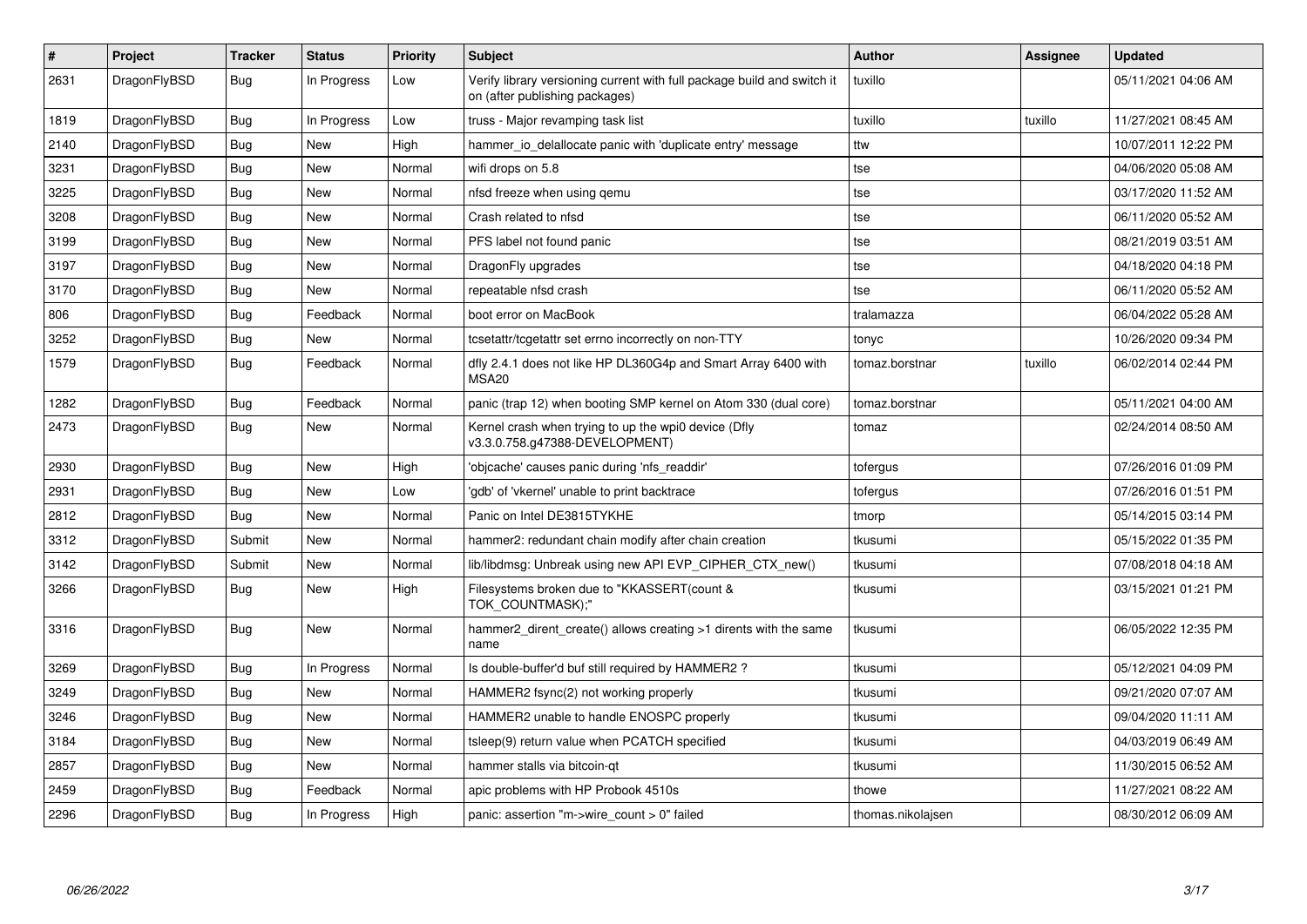| $\#$ | Project      | <b>Tracker</b> | <b>Status</b> | <b>Priority</b> | Subject                                                                                                  | <b>Author</b>     | Assignee | <b>Updated</b>      |
|------|--------------|----------------|---------------|-----------------|----------------------------------------------------------------------------------------------------------|-------------------|----------|---------------------|
| 2609 | DragonFlyBSD | Bug            | New           | Normal          | master: panic: assertion<br>"LWKT_TOKEN_HELD_ANY(vm_object_token(object))" failed in<br>swp_pager_lookup | thomas.nikolajsen |          | 11/28/2013 11:36 AM |
| 2436 | DragonFlyBSD | Bug            | <b>New</b>    | Normal          | panic: assertion "lp->lwp_qcpu == dd->cpuid" failed in<br>dfly_acquire_curproc                           | thomas.nikolajsen |          | 01/23/2013 11:07 AM |
| 1984 | DragonFlyBSD | Bug            | <b>New</b>    | Normal          | hammer mount fails after crash - HAMMER: FIFO record bad head<br>signature                               | thomas.nikolajsen |          | 03/08/2011 06:57 PM |
| 285  | DragonFlyBSD | Bug            | Feedback      | Low             | interrupt latency with re without ip address configured                                                  | thomas.nikolajsen |          | 02/20/2014 10:30 AM |
| 1127 | DragonFlyBSD | Bug            | Feedback      | Low             | cdrom drive not detected                                                                                 | tgr               | corecode | 01/15/2015 08:55 AM |
| 3113 | DragonFlyBSD | Bug            | In Progress   | Urgent          | Booting vKernel fails due being out of swap space                                                        | tcullen           |          | 05/11/2021 04:14 AM |
| 3135 | DragonFlyBSD | Submit         | New           | Normal          | Add EVFILT_RECV and EVFILT_SEND                                                                          | tautolog          |          | 05/25/2018 09:59 PM |
| 2921 | DragonFlyBSD | Submit         | <b>New</b>    | Normal          | Allow moused to accept userland mouse events                                                             | tautolog          |          | 05/11/2021 04:08 AM |
| 3036 | DragonFlyBSD | Bug            | <b>New</b>    | Normal          | panic in icmp_redirect_start() ASSERT_IN_NETISR(0)                                                       | tautolog          |          | 05/11/2017 07:27 PM |
| 3205 | DragonFlyBSD | Bug            | Feedback      | High            | Go compiler net test failing                                                                             | t dfbsd           | tuxillo  | 05/10/2021 02:45 AM |
| 2915 | DragonFlyBSD | Bug            | <b>New</b>    | High            | Hammer mirror-copy problem                                                                               | t dfbsd           |          | 08/25/2016 05:28 AM |
| 3217 | DragonFlyBSD | Bug            | New           | Normal          | rescue tools: make install fails if rescue folder doesn't exist                                          | t dfbsd           |          | 11/27/2019 08:16 PM |
| 2509 | DragonFlyBSD | Bug            | <b>New</b>    | Normal          | Redefinition of DIRBLKSIZ in restore(8)                                                                  | swildner          |          | 06/04/2022 04:40 AM |
| 1913 | DragonFlyBSD | Bug            | New           | Normal          | panic: assertion: ip->flush_state != HAMMER_FST_FLUSH in<br>hammer_flush_inode_core                      | swildner          |          | 11/20/2010 05:27 PM |
| 1907 | DragonFlyBSD | Bug            | <b>New</b>    | Normal          | Hammer crash in hammer_flusher_flush()                                                                   | swildner          |          | 11/11/2010 05:07 AM |
| 243  | DragonFlyBSD | Bug            | Feedback      | Normal          | weird behavior in the shell                                                                              | swildner          |          | 05/31/2022 02:51 PM |
| 2082 | DragonFlyBSD | Bug            | New           | Normal          | dfbsd 2.10.1 amd64 - mc port build error with 'bmake bin-install'                                        | sun-doctor        |          | 05/25/2011 07:18 PM |
| 2020 | DragonFlyBSD | Bug            | <b>New</b>    | Low             | Port brcm80211 driver from Linux to DragonFly BSD                                                        | studer            |          | 03/05/2011 10:54 PM |
| 2055 | DragonFlyBSD | Bug            | New           | Normal          | $ssh + IPV6 + bridge \Rightarrow$ connection freezes                                                     | steve             |          | 04/24/2011 07:13 PM |
| 2004 | DragonFlyBSD | Bug            | New           | Normal          | LWKT_WAIT_IPIQ panic                                                                                     | steve             |          | 03/08/2011 05:46 PM |
| 3129 | DragonFlyBSD | Bug            | <b>New</b>    | High            | Kernel panic with 5.2.0 on A2SDi-4C-HLN4F                                                                | stateless         |          | 04/24/2018 12:50 AM |
| 2587 | DragonFlyBSD | Bug            | New           | Normal          | SATA DVD writer not detected by DragonFly                                                                | srussell          |          | 09/04/2020 08:55 AM |
| 2586 | DragonFlyBSD | Bug            | <b>New</b>    | Normal          | pf: "modulate" state seems problematic                                                                   | srussell          |          | 09/25/2013 07:36 PM |
| 2077 | DragonFlyBSD | Bug            | New           | Normal          | USB devices conflicting                                                                                  | srussell          |          | 05/17/2011 05:12 PM |
| 2936 | DragonFlyBSD | <b>Bug</b>     | New           | Normal          | loader.efi crashes while loading kernel                                                                  | spaceille         |          | 08/20/2016 06:17 AM |
| 1964 | DragonFlyBSD | Bug            | New           | Normal          | iwn (panic assertion : wlan assert serialized)                                                           | sjmm.ptr          | josepht  | 02/01/2011 12:57 PM |
| 2141 | DragonFlyBSD | <b>Bug</b>     | New           | Urgent          | loader and/or documentation broken                                                                       | sjg               |          | 01/20/2012 10:51 AM |
| 2061 | DragonFlyBSD | <b>Bug</b>     | New           | Normal          | USB keyboard boot panic                                                                                  | sjg               |          | 05/04/2012 12:20 AM |
| 1786 | DragonFlyBSD | <b>Bug</b>     | New           | Normal          | Calling NULL function pointer initiates panic loop                                                       | sjg               |          | 10/11/2010 05:28 PM |
| 1302 | DragonFlyBSD | <b>Bug</b>     | In Progress   | Normal          | Checkpoint regression?                                                                                   | sjg               | sjg      | 07/10/2013 05:22 PM |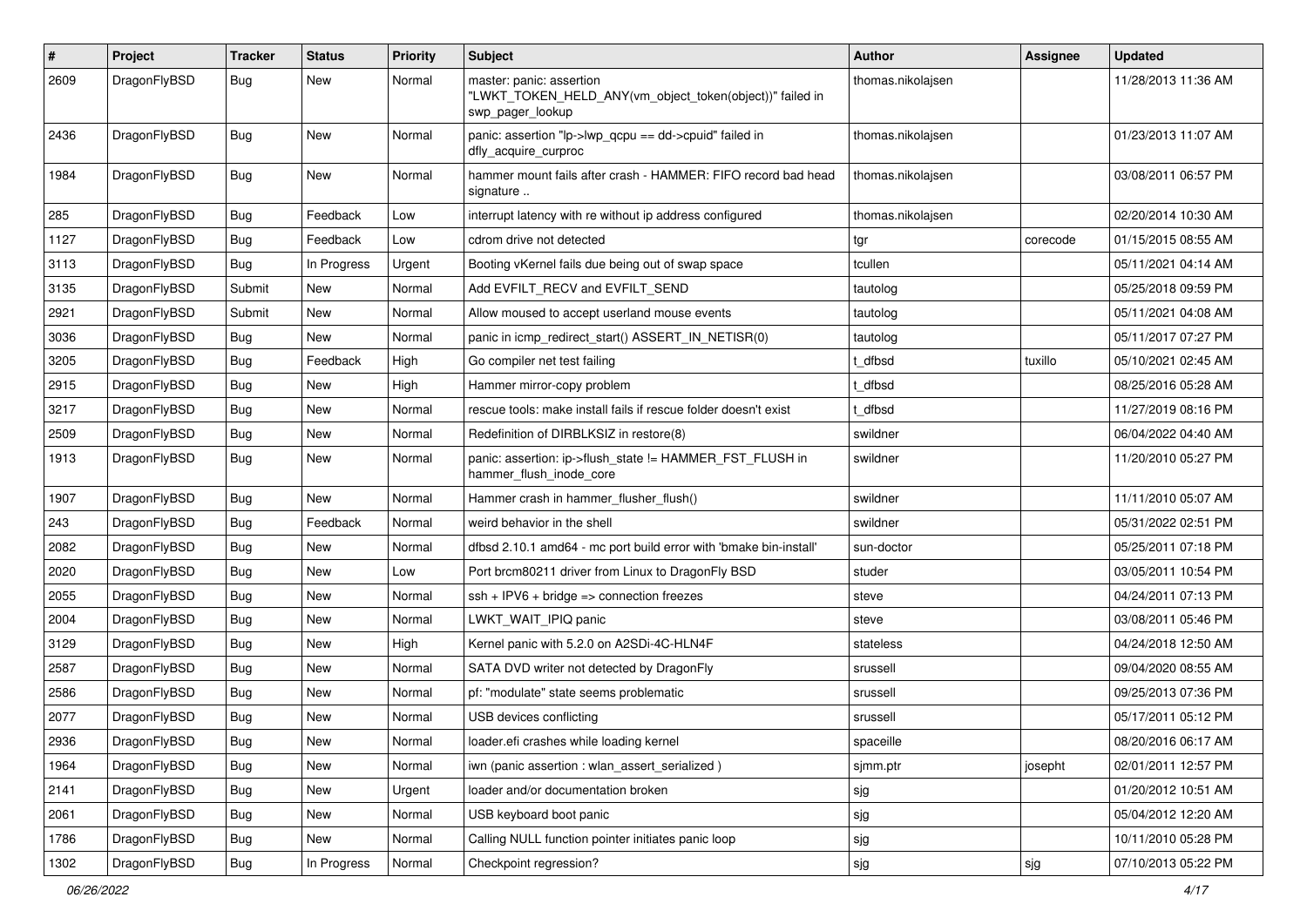| #    | Project      | <b>Tracker</b> | <b>Status</b> | <b>Priority</b> | <b>Subject</b>                                                                                  | Author     | <b>Assignee</b> | <b>Updated</b>      |
|------|--------------|----------------|---------------|-----------------|-------------------------------------------------------------------------------------------------|------------|-----------------|---------------------|
| 2891 | DragonFlyBSD | Bug            | <b>New</b>    | Normal          | Kernel panic in IEEE802.11 related code                                                         | shamaz     |                 | 05/29/2016 05:49 PM |
| 2863 | DragonFlyBSD | Bug            | <b>New</b>    | Normal          | HAMMER synch tid is zero                                                                        | shamaz     |                 | 12/12/2015 11:24 PM |
| 2820 | DragonFlyBSD | <b>Bug</b>     | <b>New</b>    | Normal          | TP-Link USB Wi-Fi adapter cannot be reattached to the system                                    | shamaz     |                 | 05/22/2015 09:45 PM |
| 1961 | DragonFlyBSD | Bug            | <b>New</b>    | Normal          | Can't create dump from DDB                                                                      | shamaz     |                 | 01/29/2011 09:02 PM |
| 1935 | DragonFlyBSD | <b>Bug</b>     | <b>New</b>    | Normal          | mouse does not work after switching between x and console                                       | shamaz     |                 | 12/13/2010 10:06 AM |
| 1884 | DragonFlyBSD | Bug            | New           | Normal          | System completely freezes while listening music (devbuf: malloc<br>limit exceeded)              | shamaz     |                 | 01/24/2011 05:00 PM |
| 2124 | DragonFlyBSD | Bug            | New           | Normal          | getty repeating too quickly on port /dev/ttyv0                                                  | sgeorge.ml |                 | 09/01/2011 04:28 AM |
| 2396 | DragonFlyBSD | Bug            | Feedback      | High            | Latest 3.1 development version core dumps while destroying master<br><b>PFS</b>                 | sgeorge    |                 | 01/23/2013 04:10 PM |
| 2347 | DragonFlyBSD | <b>Bug</b>     | Feedback      | High            | Hammer PFSes destroy does not give back full space allocated to<br><b>PFS</b>                   | sgeorge    |                 | 07/19/2012 01:11 AM |
| 3160 | DragonFlyBSD | Submit         | In Progress   | Normal          | State the implementation difference in pkill/pgrep manual                                       | sevan      | tuxillo         | 06/03/2022 05:15 PM |
| 2933 | DragonFlyBSD | Submit         | New           | Normal          | Remove unix domain socket support from cat(1)                                                   | sevan      |                 | 08/01/2016 08:10 PM |
| 2924 | DragonFlyBSD | <b>Bug</b>     | <b>New</b>    | Normal          | cat -v fails to tag characters in extended table with M- prefix with<br>some locales            | sevan      |                 | 07/11/2016 07:18 AM |
| 2100 | DragonFlyBSD | <b>Bug</b>     | Feedback      | Normal          | devfs related panic                                                                             | sepherosa  | alexh           | 07/10/2011 02:29 PM |
| 2042 | DragonFlyBSD | <b>Bug</b>     | <b>New</b>    | Normal          | kernel panic, when run boot0cfg                                                                 | sepherosa  |                 | 05/31/2022 03:01 PM |
| 1944 | DragonFlyBSD | <b>Bug</b>     | <b>New</b>    | Normal          | panic: backing_object 0xdea7b258 was somehow re-referenced<br>during collapse!                  | sepherosa  |                 | 12/27/2010 02:06 AM |
| 2123 | DragonFlyBSD | <b>Bug</b>     | <b>New</b>    | Normal          | hammer is losing files                                                                          | schmir     |                 | 08/30/2011 07:56 PM |
| 3047 | DragonFlyBSD | <b>Bug</b>     | New           | Normal          | HAMMER critical write error                                                                     | samuel     |                 | 06/19/2019 09:50 AM |
| 2549 | DragonFlyBSD | Bug            | In Progress   | Normal          | netgraph7: Kernel page fault.                                                                   | russiane39 | nant            | 05/10/2013 11:20 PM |
| 2316 | DragonFlyBSD | Bug            | New           | Normal          | Ungraceful invalid password handling for adding a new user in the<br>installer                  | rune       |                 | 04/27/2012 11:23 PM |
| 1192 | DragonFlyBSD | Submit         | <b>New</b>    | Normal          | KKASSERTs in sys/kern/uipc_{msg,socket}.c are too strict                                        | rumcic     |                 | 05/11/2021 04:07 AM |
| 2423 | DragonFlyBSD | <b>Bug</b>     | <b>New</b>    | Urgent          | After multiple panics/locks, hitting KKASSERT in<br>hammer_init_cursor                          | rumcic     |                 | 09/18/2012 02:28 AM |
| 2080 | DragonFlyBSD | <b>Bug</b>     | <b>New</b>    | Normal          | panic: lockmgr thrd sleep: called from interrupt, ipi, or hard code<br>section                  | rumcic     |                 | 05/30/2011 05:06 PM |
| 2072 | DragonFlyBSD | Bug            | New           | Normal          | Fatal trap 12: stopped at lwkt_send_ipiq3                                                       | rumcic     |                 | 05/17/2011 04:12 AM |
| 1975 | DragonFlyBSD | <b>Bug</b>     | New           | Normal          | Applications seg fault in select() and poll()                                                   | rumcic     |                 | 05/31/2022 02:58 PM |
| 1874 | DragonFlyBSD | <b>Bug</b>     | New           | Normal          | mpd listening on all IPs, accepting only on one                                                 | rumcic     |                 | 05/08/2011 01:01 PM |
| 1873 | DragonFlyBSD | <b>Bug</b>     | New           | Normal          | Panic upon usb mouse detach and reattaching                                                     | rumcic     |                 | 02/01/2011 09:53 AM |
| 1580 | DragonFlyBSD | Bug            | Feedback      | Normal          | Panic (Fatal trap 12: page fault while in kernel mode) while playing<br>with pf and netif names | rumcic     |                 | 12/21/2018 01:21 AM |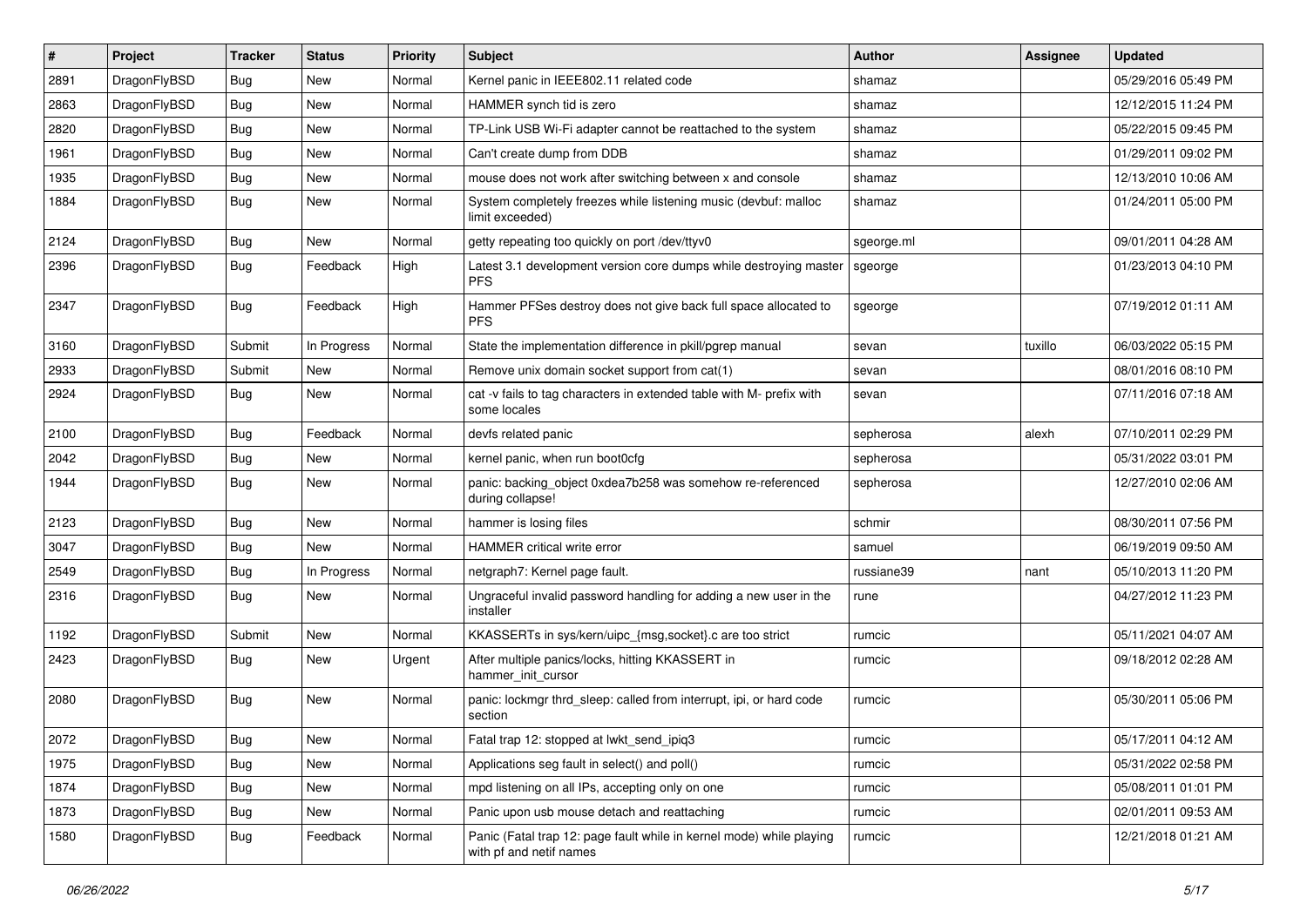| $\vert$ # | Project      | <b>Tracker</b> | <b>Status</b> | <b>Priority</b> | <b>Subject</b>                                                                                                                                                                                    | <b>Author</b> | <b>Assignee</b> | <b>Updated</b>      |
|-----------|--------------|----------------|---------------|-----------------|---------------------------------------------------------------------------------------------------------------------------------------------------------------------------------------------------|---------------|-----------------|---------------------|
| 1489      | DragonFlyBSD | <b>Bug</b>     | Feedback      | Normal          | panic: ufs dirbad: bad dir                                                                                                                                                                        | rumcic        |                 | 03/10/2013 04:34 AM |
| 1250      | DragonFlyBSD | <b>Bug</b>     | Feedback      | Normal          | Panic upon plugging an USB flash drive into the machine                                                                                                                                           | rumcic        |                 | 03/10/2013 05:17 AM |
| 1249      | DragonFlyBSD | Bug            | Feedback      | Normal          | panic: ffs_vfree: freeing free inode                                                                                                                                                              | rumcic        |                 | 03/10/2013 05:13 AM |
| 1218      | DragonFlyBSD | Bug            | In Progress   | Normal          | panic: assertion: $error == 0$ in hammer_start_transaction                                                                                                                                        | rumcic        |                 | 05/11/2021 04:00 AM |
| 998       | DragonFlyBSD | <b>Bug</b>     | In Progress   | Normal          | Unconfiguring a vn while it is mounted                                                                                                                                                            | rumcic        | tuxillo         | 05/11/2021 04:00 AM |
| 2887      | DragonFlyBSD | <b>Bug</b>     | New           | Low             | Missing extattr_namespace_to_string and<br>extattr string to namespace functions                                                                                                                  | rubenk        |                 | 02/06/2016 05:09 AM |
| 3141      | DragonFlyBSD | Bug            | <b>New</b>    | Normal          | dhclient blocks boot process                                                                                                                                                                      | rowo          |                 | 12/16/2018 11:01 AM |
| 2738      | DragonFlyBSD | <b>Bug</b>     | <b>New</b>    | Normal          | Hammer: Strange behavior when trying to recover old version of<br>moved file                                                                                                                      | roland        |                 | 11/20/2014 08:02 AM |
| 2626      | DragonFlyBSD | Bug            | <b>New</b>    | Normal          | iwn driver drops with error: "firmware error 'iwn intr: fatal firmware<br>error"                                                                                                                  | rodyaj        |                 | 01/09/2014 05:50 AM |
| 600       | DragonFlyBSD | <b>Bug</b>     | <b>New</b>    | Low             | /sys/libkern/karc4random                                                                                                                                                                          | robin_carey5  | profmakx        | 01/19/2015 03:07 AM |
| 2430      | DragonFlyBSD | Bug            | <b>New</b>    | Normal          | Alternate Password Hash method                                                                                                                                                                    | robin.carey1  |                 | 10/07/2012 06:28 AM |
| 2138      | DragonFlyBSD | <b>Bug</b>     | <b>New</b>    | Normal          | > 100% CPU usage                                                                                                                                                                                  | robin.carey1  |                 | 09/26/2011 12:20 PM |
| 1836      | DragonFlyBSD | <b>Bug</b>     | <b>New</b>    | Normal          | Incorrect TCP checksum show up in tcpdump                                                                                                                                                         | robgar1       |                 | 05/15/2022 11:22 AM |
| 2822      | DragonFlyBSD | <b>Bug</b>     | <b>New</b>    | Normal          | USB 3.0 stick throws "reading primary partition table: error<br>accessing offset 000[] for 152" error, while the stick works on any<br>other OS I tested                                          | revuwa        | profmakx        | 06/29/2015 05:56 AM |
| 2675      | DragonFlyBSD | Bug            | <b>New</b>    | Low             | Ultimate N WiFi Link 5300 get iwn intr: fatal firmware error on 5GHz                                                                                                                              | revuwa        |                 | 05/11/2021 04:07 AM |
| 3313      | DragonFlyBSD | Bug            | New           | Normal          | Can't boot from my live USB at all. The kernel loading process<br>hangs.                                                                                                                          | rempas        |                 | 06/03/2022 12:16 AM |
| 1560      | DragonFlyBSD | <b>Bug</b>     | Feedback      | Normal          | Unable to modify partition table on ThinkPad T61p during install                                                                                                                                  | rehsack       |                 | 01/15/2015 08:57 AM |
| 2371      | DragonFlyBSD | <b>Bug</b>     | <b>New</b>    | Normal          | Timezone problem with America/Sao Paulo                                                                                                                                                           | raitech       |                 | 05/17/2012 01:42 PM |
| 1942      | DragonFlyBSD | <b>Bug</b>     | <b>New</b>    | Normal          | locking against myself in getcacheblk()?                                                                                                                                                          | qhwt.dfly     |                 | 05/31/2022 02:15 PM |
| 1917      | DragonFlyBSD | <b>Bug</b>     | <b>New</b>    | Normal          | panic: assertion: (RB_EMPTY(&ip->rec_tree) && (ip->flags &<br>HAMMER_INODE_XDIRTY) == 0)    (!RB_EMPTY(&ip->rec_tree)<br>&& (ip->flags & HAMMER_INODE_XDIRTY) != 0) in<br>hammer flush inode done | qhwt.dfly     |                 | 11/24/2010 03:23 AM |
| 1876      | DragonFlyBSD | Bug            | <b>New</b>    | Normal          | devfs in jail + logging out from console(ttyv1+) -> panic                                                                                                                                         | qhwt.dfly     | tuxillo         | 05/31/2022 03:24 PM |
| 1577      | DragonFlyBSD | Bug            | Feedback      | Normal          | panic: assertion: leaf->base.obj id == ip->obj id in<br>hammer_ip_delete_range                                                                                                                    | qhwt+dfly     |                 | 05/11/2021 04:01 AM |
| 1387      | DragonFlyBSD | <b>Bug</b>     | Feedback      | Normal          | zero-size malloc and ps: kvm getprocs: Bad address                                                                                                                                                | qhwt+dfly     |                 | 05/11/2021 04:00 AM |
| 1368      | DragonFlyBSD | Bug            | In Progress   | Normal          | suspend signal race?                                                                                                                                                                              | qhwt+dfly     |                 | 05/11/2021 03:51 AM |
| 570       | DragonFlyBSD | <b>Bug</b>     | Feedback      | Normal          | 1.8.x: ACPI problems                                                                                                                                                                              | qhwt+dfly     |                 | 06/02/2014 03:45 AM |
| 3245      | DragonFlyBSD | <b>Bug</b>     | New           | Normal          | panic: free: guard1x fail, i915 load from loader.conf                                                                                                                                             | polachok      |                 | 08/21/2020 10:36 AM |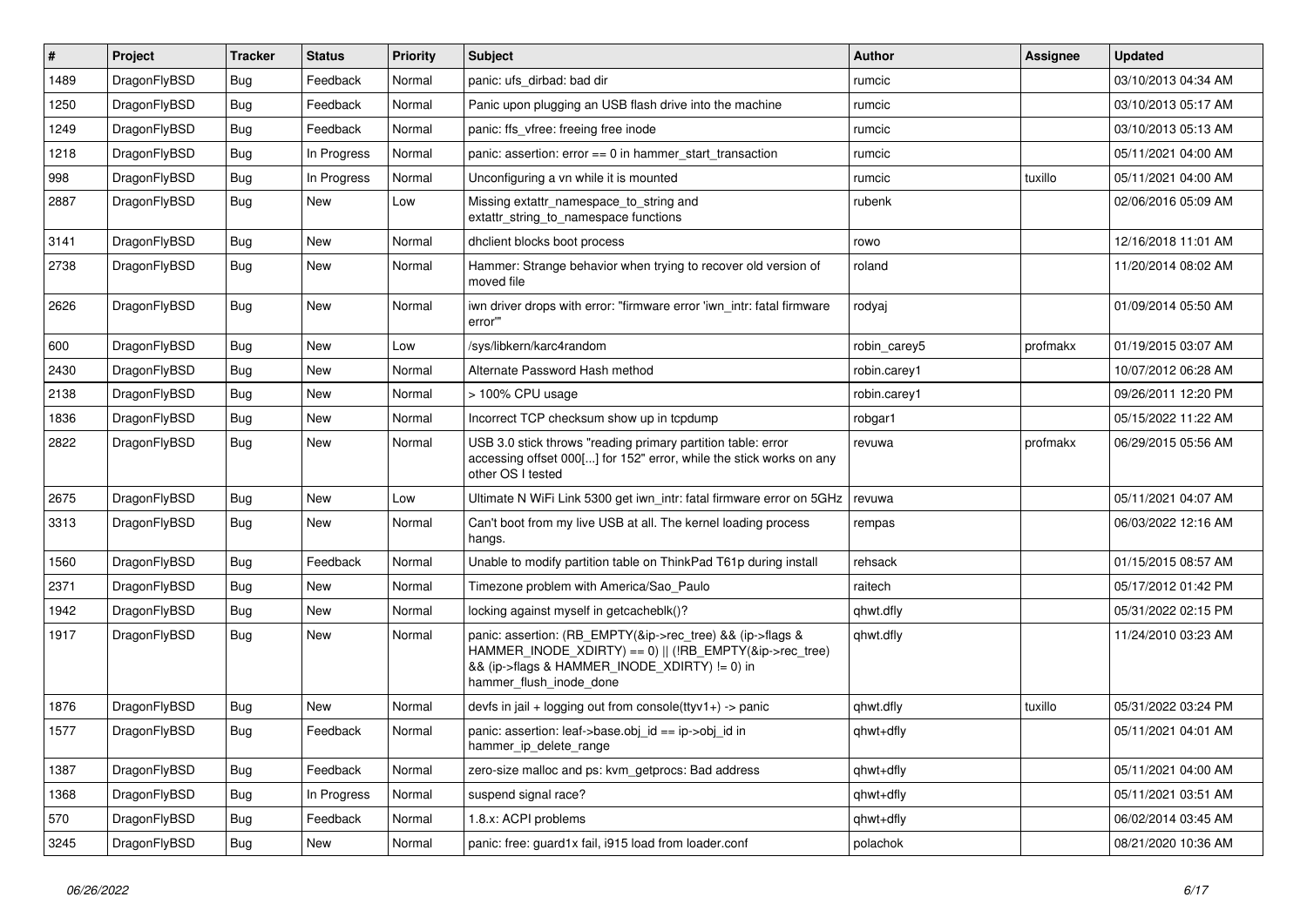| $\sharp$ | Project      | <b>Tracker</b> | <b>Status</b> | <b>Priority</b> | Subject                                                                                                        | Author   | Assignee | <b>Updated</b>      |
|----------|--------------|----------------|---------------|-----------------|----------------------------------------------------------------------------------------------------------------|----------|----------|---------------------|
| 1101     | DragonFlyBSD | <b>Bug</b>     | Feedback      | Normal          | ohci related panic                                                                                             | polachok |          | 05/11/2021 04:00 AM |
| 2496     | DragonFlyBSD | <b>Bug</b>     | New           | Normal          | NTFS malloc limit exceeded                                                                                     | plasmob  | tuxillo  | 02/19/2013 08:47 AM |
| 3302     | DragonFlyBSD | <b>Bug</b>     | New           | Normal          | Will not boot on System76 Lemur Pro (lemp10)                                                                   | piecuch  |          | 11/03/2021 10:21 AM |
| 3298     | DragonFlyBSD | <b>Bug</b>     | <b>New</b>    | Normal          | Running "w" and having logged in via XDM through VNC, "w" prints<br>an extra error message                     | piecuch  |          | 10/25/2021 09:16 AM |
| 3239     | DragonFlyBSD | <b>Bug</b>     | New           | Normal          | unable to SIGKILL glitched emacs                                                                               | piecuch  |          | 05/26/2020 03:30 AM |
| 3238     | DragonFlyBSD | <b>Bug</b>     | New           | Normal          | race conditions when printing from vkernel console                                                             | piecuch  |          | 05/19/2020 02:50 PM |
| 2547     | DragonFlyBSD | <b>Bug</b>     | New           | High            | crashed while doing a dry run of pkg rolling-replace                                                           | phma     |          | 04/18/2013 10:40 PM |
| 3247     | DragonFlyBSD | <b>Bug</b>     | New           | Normal          | Kernel panic doing nothing much                                                                                | phma     |          | 09/12/2020 11:40 PM |
| 2816     | DragonFlyBSD | <b>Bug</b>     | <b>New</b>    | Normal          | A multitasking process being debugged can get stuck                                                            | phma     |          | 05/19/2015 03:57 AM |
| 2611     | DragonFlyBSD | <b>Bug</b>     | New           | Normal          | Change in IP address results in network not working                                                            | phma     |          | 12/05/2013 07:55 PM |
| 2557     | DragonFlyBSD | <b>Bug</b>     | <b>New</b>    | Normal          | stock 3.4.1 kernel halts during booting if dm and dm_target_crypt<br>are loaded and RAID controller is present | phma     |          | 05/12/2013 10:38 PM |
| 2389     | DragonFlyBSD | <b>Bug</b>     | New           | Normal          | computer crashed while listing processes                                                                       | phma     |          | 06/18/2012 02:49 PM |
| 2387     | DragonFlyBSD | <b>Bug</b>     | New           | Normal          | hammer ignores -t during dedup                                                                                 | phma     |          | 06/17/2012 12:30 PM |
| 2331     | DragonFlyBSD | <b>Bug</b>     | <b>New</b>    | Normal          | reading mouse mode from unopen file descriptor hangs mouse<br>driver                                           | phma     |          | 03/14/2012 09:43 AM |
| 2311     | DragonFlyBSD | <b>Bug</b>     | <b>New</b>    | Normal          | Xorg crash having something to do with drm                                                                     | phma     |          | 02/22/2012 09:59 AM |
| 2306     | DragonFlyBSD | <b>Bug</b>     | New           | Normal          | a crash starts the kernel debugger in text mode, but just reboots in X                                         | phma     |          | 02/11/2012 08:02 PM |
| 1559     | DragonFlyBSD | <b>Bug</b>     | New           | Normal          | kernel trap                                                                                                    | phma     |          | 11/27/2021 08:43 AM |
| 2552     | DragonFlyBSD | Bug            | New           | Low             | hammer recovery should indicate progress                                                                       | phma     |          | 05/03/2013 12:13 AM |
| 1990     | DragonFlyBSD | Bug            | New           | Normal          | /mnt too large to mount                                                                                        | peur.neu |          | 02/16/2011 11:24 PM |
| 1951     | DragonFlyBSD | Bug            | <b>New</b>    | Normal          | dma_timeouts at phyaddr on a good hdd                                                                          | peur.neu |          | 01/04/2011 07:12 AM |
| 1943     | DragonFlyBSD | Bug            | <b>New</b>    | Normal          | hammer assertion panic                                                                                         | peter    |          | 12/27/2010 12:45 AM |
| 3226     | DragonFlyBSD | <b>Bug</b>     | New           | Normal          | Xorg freezes in vm: thread stuck in "objtrm1"                                                                  | peeter   |          | 04/08/2020 02:10 AM |
| 2970     | DragonFlyBSD | Bug            | New           | Normal          | kernel 4.7: "Is -l" causes panic on UDF filesystem: "bgetvp -<br>overlapping buffer"                           | peeter   |          | 12/21/2016 02:46 AM |
| 599      | DragonFlyBSD | Bug            | <b>New</b>    | Urgent          | 1.9.0 reproducable panic                                                                                       | pavalos  |          | 12/22/2010 01:08 AM |
| 2898     | DragonFlyBSD | Bug            | New           | Normal          | <b>HAMMER</b> panic                                                                                            | pavalos  |          | 11/03/2018 07:05 AM |
| 2526     | DragonFlyBSD | <b>Bug</b>     | New           | Normal          | hammer cleanup doesn't run on first day of DST                                                                 | pavalos  |          | 10/18/2016 05:28 PM |
| 2248     | DragonFlyBSD | <b>Bug</b>     | New           | Normal          | sysctl panic                                                                                                   | pavalos  |          | 11/23/2011 06:23 PM |
| 2199     | DragonFlyBSD | <b>Bug</b>     | New           | Normal          | screen segfaults if utmpx isn't present                                                                        | pavalos  |          | 11/15/2011 10:52 PM |
| 2099     | DragonFlyBSD | <b>Bug</b>     | New           | Normal          | page fault panic in vm system                                                                                  | pavalos  |          | 07/10/2011 08:51 AM |
| 2048     | DragonFlyBSD | <b>Bug</b>     | New           | Normal          | panic: ffs_sync: rofs mod                                                                                      | pavalos  |          | 04/12/2011 05:45 AM |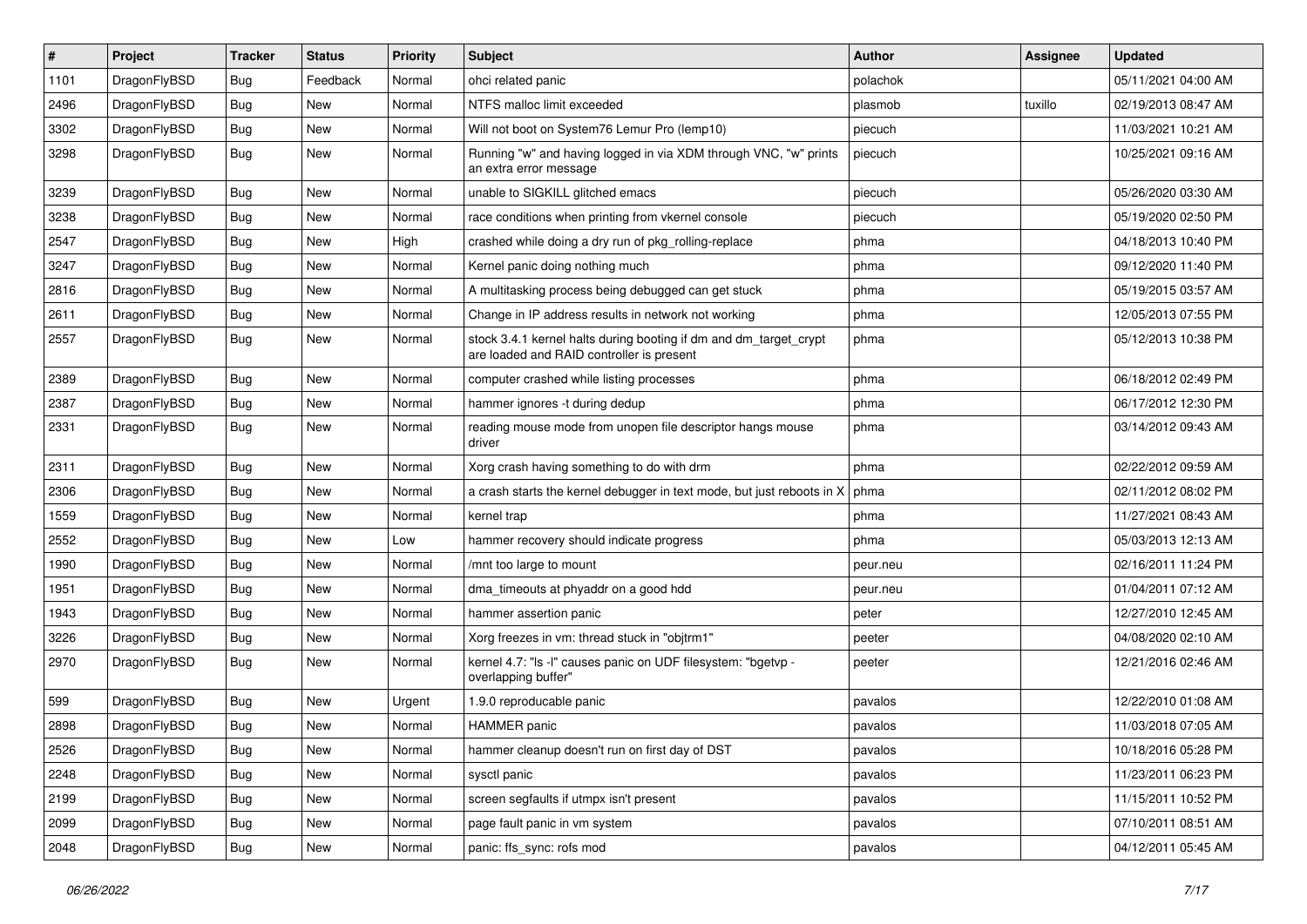| $\#$ | Project      | <b>Tracker</b> | <b>Status</b> | <b>Priority</b> | <b>Subject</b>                                                                                                     | Author                 | <b>Assignee</b> | <b>Updated</b>      |
|------|--------------|----------------|---------------|-----------------|--------------------------------------------------------------------------------------------------------------------|------------------------|-----------------|---------------------|
| 2008 | DragonFlyBSD | <b>Bug</b>     | New           | Normal          | lwkt setcpu remote: td->td flags 00800621 console flood                                                            | pavalos                |                 | 03/06/2011 09:37 PM |
| 1969 | DragonFlyBSD | <b>Bug</b>     | New           | Normal          | pf-related network problem                                                                                         | pavalos                | lentferj        | 02/01/2011 06:57 PM |
| 1949 | DragonFlyBSD | <b>Bug</b>     | New           | Normal          | iwn panic                                                                                                          | pavalos                |                 | 01/30/2011 03:21 AM |
| 1946 | DragonFlyBSD | <b>Bug</b>     | New           | Normal          | ieee80211 panic                                                                                                    | pavalos                | josepht         | 01/27/2011 06:00 PM |
| 1769 | DragonFlyBSD | Bug            | New           | Normal          | panic: assertion: $tp$ ->tt msg->tt cpuid == mycpuid in<br>tcp callout active                                      | pavalos                | sjg             | 05/15/2022 11:07 AM |
| 2117 | DragonFlyBSD | Bug            | <b>New</b>    | High            | ACPI and/or bce(4) problem with 2.11.0.673.g0d557 on HP DL380<br>G6                                                | pauska                 |                 | 08/22/2011 10:15 AM |
| 2874 | DragonFlyBSD | Bug            | <b>New</b>    | Normal          | make world DESTDIR=/emptydir fails                                                                                 | pascii                 |                 | 12/25/2015 07:04 AM |
| 3107 | DragonFlyBSD | <b>Bug</b>     | New           | Low             | ACPI interrupt storm when loading i915 on Lenovo T460                                                              | oyvinht                |                 | 07/15/2020 07:01 AM |
| 3152 | DragonFlyBSD | <b>Bug</b>     | Feedback      | Normal          | Console's size in ttyv0 and single user mode is sticking to 80x25,<br>while ttyv1 can make use of the whole screen | overtime               |                 | 02/24/2019 01:08 AM |
| 2802 | DragonFlyBSD | Bug            | New           | Normal          | USB Wifi urtwn0 crash from cd boot                                                                                 | opvalues               |                 | 03/10/2015 01:07 AM |
| 2799 | DragonFlyBSD | <b>Bug</b>     | New           | Normal          | Fatal trap 12 caused by moused(8) -p /dev/cual0                                                                    | opvalues               |                 | 03/04/2015 11:01 PM |
| 3052 | DragonFlyBSD | <b>Bug</b>     | New           | Normal          | panic DragonFly v4.8.1-RELEASE by mounting a malformed NTFS<br>image [64.000]                                      | open.source@ribose.com |                 | 08/14/2017 03:22 AM |
| 3051 | DragonFlyBSD | Bug            | New           | Normal          | panic DragonFly v4.8.1-RELEASE by mounting a malformed NTFS<br>image [12.000]                                      | open.source@ribose.com |                 | 08/14/2017 03:20 AM |
| 3049 | DragonFlyBSD | Bug            | New           | Normal          | panic DragonFly v4.8.1-RELEASE by mounting a malformed<br>msdosfs image [12.128]                                   | open.source@ribose.com |                 | 08/14/2017 02:53 AM |
| 2622 | DragonFlyBSD | Bug            | New           | Normal          | VAIO FIT15E fn keys support                                                                                        | nonsolosoft            |                 | 12/31/2013 01:31 AM |
| 2621 | DragonFlyBSD | <b>Bug</b>     | New           | Normal          | core dump using cdrom                                                                                              | nonsolosoft            |                 | 12/27/2013 12:43 AM |
| 2412 | DragonFlyBSD | <b>Bug</b>     | New           | Normal          | wlan0 fails to get address via dhclient                                                                            | nonsolosoft            |                 | 08/30/2012 05:55 AM |
| 2182 | DragonFlyBSD | Bug            | New           | Normal          | if msk PHY FIFO underrun/overflow                                                                                  | nonsolosoft            |                 | 09/03/2012 06:39 AM |
| 1193 | DragonFlyBSD | <b>Bug</b>     | New           | Normal          | kernel doesn't recognize cdrom drive                                                                               | nonsolosoft            |                 | 01/25/2014 09:11 PM |
| 3215 | DragonFlyBSD | <b>Bug</b>     | New           | Normal          | Hang in tcdrain(3) after write(3)                                                                                  | noloader               |                 | 11/25/2019 03:08 PM |
| 2098 | DragonFlyBSD | Submit         | New           | Normal          | [PATCH] correct ath man page example<br>(/usr/src/share/man/man4/ath.4)                                            | nobody                 |                 | 11/15/2011 12:27 AM |
| 2958 | DragonFlyBSD | Bug            | Feedback      | Normal          | Hammer FS dies during pruning after massive write load                                                             | neilb                  |                 | 10/11/2016 04:20 AM |
| 2957 | DragonFlyBSD | <b>Bug</b>     | Feedback      | Normal          | swapoff -a followed by swapon -a doesn't give your swap back                                                       | neilb                  |                 | 10/09/2016 04:17 AM |
| 2104 | DragonFlyBSD | <b>Bug</b>     | New           | Normal          | network configuration seg. fault on install CD                                                                     | navratil               |                 | 07/26/2011 07:55 AM |
| 679  | DragonFlyBSD | <b>Bug</b>     | New           | Low             | Netgraph backward compatibility for old *LEN constants                                                             | nant                   | nant            | 02/18/2014 05:45 AM |
| 1144 | DragonFlyBSD | <b>Bug</b>     | Feedback      | Normal          | Incorrect clock under KVM                                                                                          | msylvan                |                 | 03/09/2013 01:17 PM |
| 168  | DragonFlyBSD | Bug            | In Progress   | Normal          | Livelocked limit engaged while trying to setup IPW wireless                                                        | mschacht               | sepherosa       | 05/11/2021 04:05 AM |
| 3218 | DragonFlyBSD | <b>Bug</b>     | New           | Normal          | Kernel panics are not sent to comconsole when booted over EFI                                                      | mqudsi                 |                 | 12/02/2019 08:52 PM |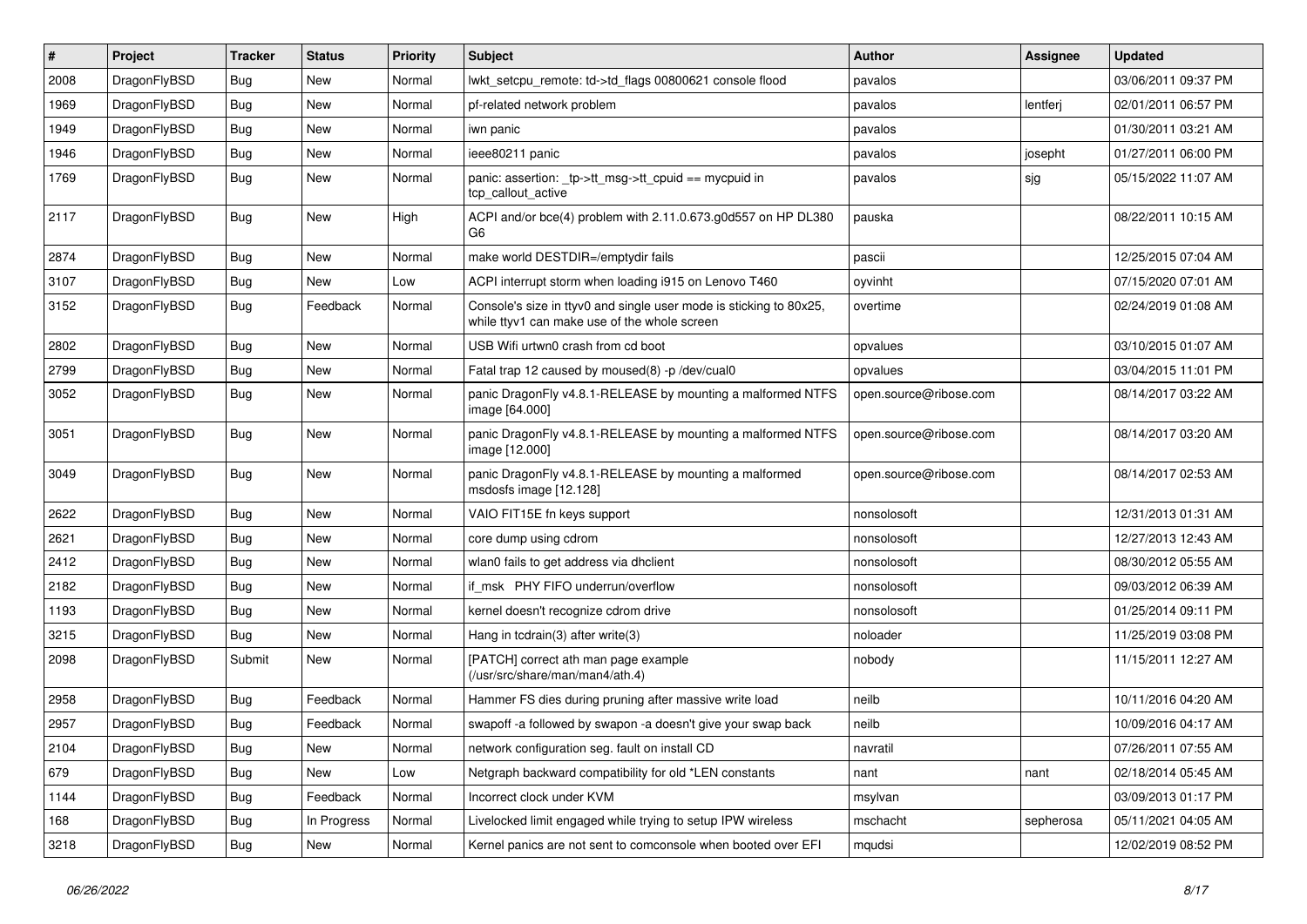| $\sharp$ | Project      | <b>Tracker</b> | <b>Status</b> | <b>Priority</b> | Subject                                                                                                 | Author        | Assignee  | <b>Updated</b>      |
|----------|--------------|----------------|---------------|-----------------|---------------------------------------------------------------------------------------------------------|---------------|-----------|---------------------|
| 3111     | DragonFlyBSD | <b>Bug</b>     | In Progress   | High            | Mouse lags every second heavily under X11                                                               | mneumann      |           | 12/12/2017 09:46 PM |
| 3317     | DragonFlyBSD | <b>Bug</b>     | In Progress   | Normal          | Network vtnet0 not working on Hetzner cloud                                                             | mneumann      |           | 06/18/2022 03:55 AM |
| 3235     | DragonFlyBSD | <b>Bug</b>     | New           | Normal          | Kernel panic in devfs vnops.c                                                                           | mneumann      |           | 04/28/2020 07:00 AM |
| 3222     | DragonFlyBSD | <b>Bug</b>     | New           | Normal          | gcc - undefined reference to '__atomic_load' (missing libatomic?)                                       | mneumann      |           | 02/08/2020 02:45 AM |
| 2972     | DragonFlyBSD | <b>Bug</b>     | <b>New</b>    | Normal          | ipfw3 "deny to me" does not work correctly                                                              | mneumann      |           | 12/27/2016 12:11 PM |
| 2881     | DragonFlyBSD | <b>Bug</b>     | <b>New</b>    | Normal          | Pulseaudio hangs/resets system when starting X11                                                        | mneumann      |           | 01/09/2016 03:08 AM |
| 2788     | DragonFlyBSD | <b>Bug</b>     | <b>New</b>    | Normal          | ioctl GSLICEINFO: Not working for vnode slice                                                           | mneumann      |           | 02/12/2015 07:49 AM |
| 1293     | DragonFlyBSD | <b>Bug</b>     | New           | Normal          | 2.2.1-REL Installer Request                                                                             | mk            | tuxillo   | 05/11/2021 04:00 AM |
| 2644     | DragonFlyBSD | <b>Bug</b>     | Feedback      | Normal          | 3.6.0-REL trap 9 on boot                                                                                | memmerto      |           | 11/27/2021 08:08 AM |
| 2598     | DragonFlyBSD | <b>Bug</b>     | New           | Normal          | i386 via USB Booting                                                                                    | mbzadegan     |           | 10/21/2013 02:28 AM |
| 2067     | DragonFlyBSD | <b>Bug</b>     | New           | Normal          | sound/pcm: "play interrupt timeout, channel dead"                                                       | matthiasr     |           | 05/11/2021 03:55 AM |
| 1860     | DragonFlyBSD | <b>Bug</b>     | Feedback      | Normal          | Panic while creating UFS fs on vn(4) for initrd                                                         | matthias      |           | 02/29/2012 07:16 AM |
| 3035     | DragonFlyBSD | <b>Bug</b>     | New           | Normal          | panic: assertion "cpu >= 0 && cpu < ncpus" failed in netisr_cpuport<br>at /usr/src/sys/net/netisr2.h:87 | masu          |           | 05/11/2017 01:24 AM |
| 2809     | DragonFlyBSD | <b>Bug</b>     | New           | Normal          | hammer mirror-stream                                                                                    | masu          |           | 04/10/2015 12:33 AM |
| 2092     | DragonFlyBSD | <b>Bug</b>     | New           | Normal          | Panic: Bad link elm 0x next->prev != elm                                                                | masterblaster | dillon    | 12/04/2011 12:49 PM |
| 2370     | DragonFlyBSD | <b>Bug</b>     | New           | Normal          | panic: ffs_valloc: dup alloc                                                                            | marino        | vsrinivas | 02/01/2013 09:28 AM |
| 2167     | DragonFlyBSD | <b>Bug</b>     | <b>New</b>    | Normal          | shutdown/reboot fails after uptime msg                                                                  | marino        |           | 11/28/2011 03:01 AM |
| 2531     | DragonFlyBSD | <b>Bug</b>     | New           | Normal          | camcontrol fails to disable APM                                                                         | m.lombardi85  |           | 03/23/2013 12:28 PM |
| 2808     | DragonFlyBSD | <b>Bug</b>     | <b>New</b>    | Normal          | X freeze by switching between X and VT - results in black screen                                        | lukesky333    |           | 05/11/2021 03:55 AM |
| 2434     | DragonFlyBSD | <b>Bug</b>     | New           | Normal          | BTX Halted - Boot fails on USB/GUI                                                                      | lucmv         |           | 10/17/2012 08:12 PM |
| 2565     | DragonFlyBSD | <b>Bug</b>     | New           | Normal          | "ifconfig ix0 up" panic                                                                                 | ltpig402a     |           | 06/03/2013 05:46 AM |
| 3310     | DragonFlyBSD | <b>Bug</b>     | In Progress   | Normal          | NVMM+QEMU fail to boot with UEFI: Mem Assist Failed<br>[gpa=0xfffffff0]                                 | liweitianux   |           | 01/11/2022 03:22 PM |
| 3028     | DragonFlyBSD | <b>Bug</b>     | In Progress   | Normal          | installer: confusion of set/get disk encryption passphrase dialogs                                      | liweitianux   | tuxillo   | 06/03/2022 05:13 PM |
| 2917     | DragonFlyBSD | <b>Bug</b>     | New           | Normal          | da8: reading primary partition table: error accessing offset<br>000000000000 for 512                    | liweitianux   |           | 05/11/2021 08:43 PM |
| 2892     | DragonFlyBSD | <b>Bug</b>     | New           | Normal          | swap_pager:indefinite wait bufferf error                                                                | lhmwzy        |           | 02/21/2016 10:32 PM |
| 2421     | DragonFlyBSD | Bug            | <b>New</b>    | High            | Kernel panic: vm_fault: page 0xc0f70000 not busy!                                                       | lentferj      |           | 10/03/2012 08:16 AM |
| 2288     | DragonFlyBSD | <b>Bug</b>     | Feedback      | Normal          | Random IO performance loss introduced since January 1st                                                 | lentferj      |           | 01/23/2013 04:21 PM |
| 1939     | DragonFlyBSD | Bug            | <b>New</b>    | Normal          | Panic on nightly build and stress test box                                                              | lentferj      |           | 12/18/2010 08:41 AM |
| 1916     | DragonFlyBSD | Bug            | New           | Normal          | Constant crashes on x86_64 with UFS                                                                     | lentferj      |           | 11/21/2010 07:40 PM |
| 2529     | DragonFlyBSD | Bug            | New           | Low             | Sundance network adapter is not detected and attached                                                   | kworr         |           | 03/25/2013 02:29 AM |
| 1727     | DragonFlyBSD | <b>Bug</b>     | Feedback      | Normal          | CD boot panic (2.6.1) (usb?)                                                                            | kiril         |           | 05/15/2022 05:10 AM |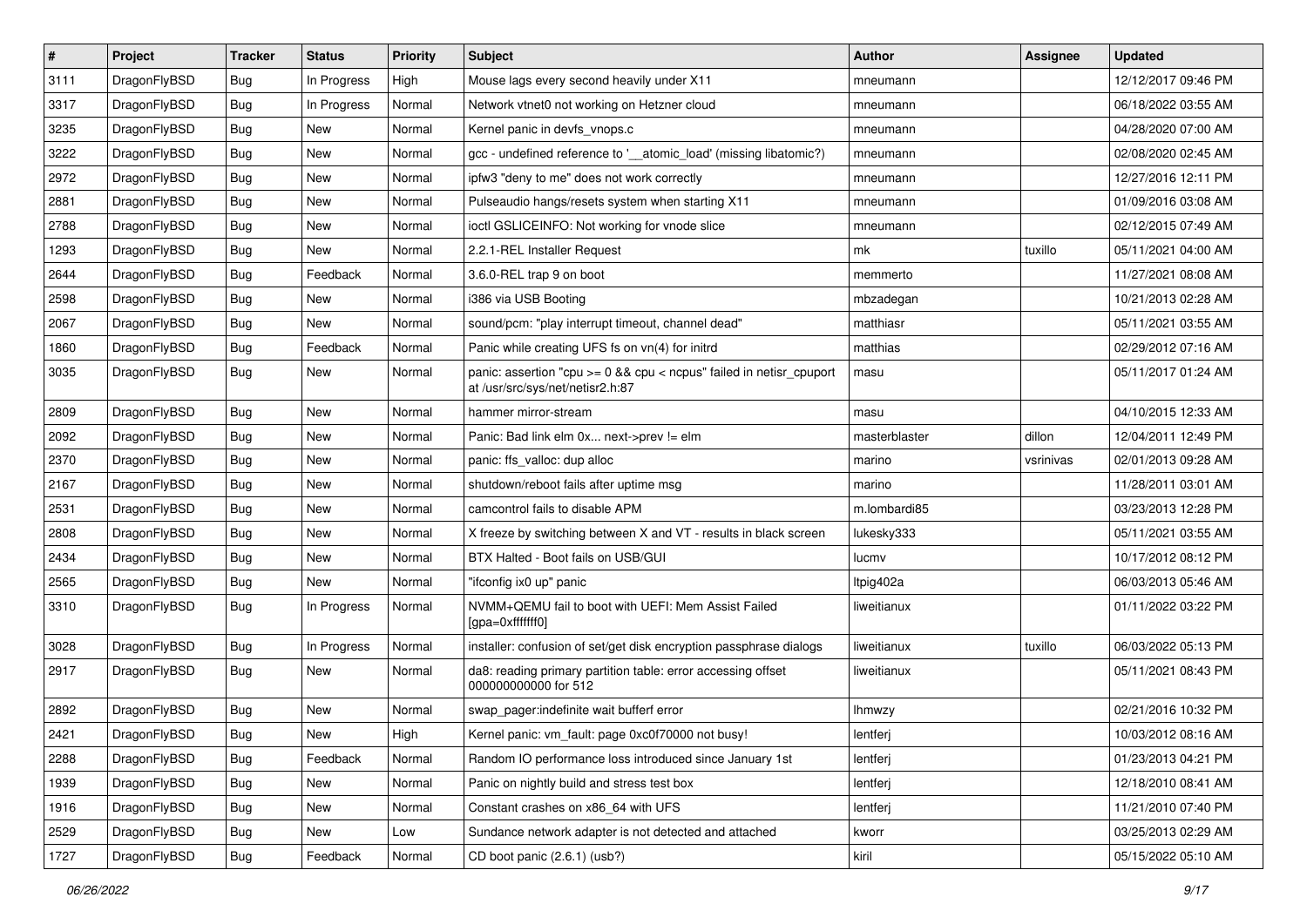| ∦    | Project      | <b>Tracker</b> | <b>Status</b> | <b>Priority</b> | Subject                                                                                                    | Author          | <b>Assignee</b> | <b>Updated</b>      |
|------|--------------|----------------|---------------|-----------------|------------------------------------------------------------------------------------------------------------|-----------------|-----------------|---------------------|
| 2645 | DragonFlyBSD | <b>Bug</b>     | New           | Normal          | panic with dsched fq and ioprio                                                                            | jyoung15        |                 | 02/20/2014 07:29 AM |
| 2444 | DragonFlyBSD | <b>Bug</b>     | <b>New</b>    | Normal          | Crash during Hammer overnight cleanup                                                                      | justin          |                 | 11/04/2012 07:58 AM |
| 2090 | DragonFlyBSD | Bug            | Feedback      | Normal          | snd_hda does not support headphone automute                                                                | justin          |                 | 03/29/2012 08:03 PM |
| 3228 | DragonFlyBSD | Bug            | New           | Low             | pfi kif unref: state refcount $\leq$ 0 in dmesq                                                            | justin          |                 | 03/05/2021 06:39 AM |
| 385  | DragonFlyBSD | <b>Bug</b>     | Feedback      | Low             | Mail archive address removal                                                                               | justin          | justin          | 03/09/2013 11:24 AM |
| 2245 | DragonFlyBSD | Bug            | New           | Normal          | panic: assertion "ref < &td->td toks end" failed in lwkt gettoken at<br>/usr/src/sys/kern/lwkt_token.c:588 | juanfra684      |                 | 11/22/2011 07:41 PM |
| 2153 | DragonFlyBSD | Bug            | New           | Normal          | Too many unuseful warnings at boot                                                                         | juanfra684      |                 | 10/18/2011 10:16 PM |
| 1717 | DragonFlyBSD | <b>Bug</b>     | Feedback      | Normal          | HAMMER panic in hammer cursor down()                                                                       | josepht1        |                 | 05/11/2021 04:05 AM |
| 2568 | DragonFlyBSD | <b>Bug</b>     | New           | Normal          | AHCI panic                                                                                                 | josepht         |                 | 06/07/2013 05:52 PM |
| 2013 | DragonFlyBSD | <b>Bug</b>     | In Progress   | Normal          | oversized DMA request loop                                                                                 | josepht         |                 | 05/11/2021 04:06 AM |
| 1745 | DragonFlyBSD | Bug            | Feedback      | Normal          | kmalloc panic                                                                                              | josepht         |                 | 05/11/2021 04:05 AM |
| 1330 | DragonFlyBSD | <b>Bug</b>     | Feedback      | Normal          | Hammer, usb disk, SYNCHRONIZE CACHE failure                                                                | josepht         |                 | 06/02/2014 04:56 AM |
| 2712 | DragonFlyBSD | <b>Bug</b>     | New           | Normal          | connect(2) returns EINVAL when retrying after ECONNREFUSED                                                 | jorisgio        |                 | 08/14/2014 05:31 PM |
| 2391 | DragonFlyBSD | Bug            | In Progress   | Normal          | System lock with ahci and acpi enabled on ATI RS690 chipset with<br>SMB600 sata controller                 | jorisgio        | vadaszi         | 06/03/2015 03:51 PM |
| 2890 | DragonFlyBSD | Bug            | New           | Normal          | not able to boot usb installer on Toshiba Chromebook 2                                                     | johnnywhishbone |                 | 02/22/2016 03:42 AM |
| 3089 | DragonFlyBSD | <b>Bug</b>     | In Progress   | Normal          | vtnet(4) - disable TCP checksum offload by default                                                         | ilane           | vadaszi         | 05/11/2021 04:14 AM |
| 2731 | DragonFlyBSD | <b>Bug</b>     | In Progress   | Normal          | Screen full of random colors when starting Xorg with Intel Haswell<br>HD Graphics P4600                    | ikatzmaier      |                 | 11/12/2014 04:08 PM |
| 2369 | DragonFlyBSD | Bug            | New           | Normal          | panic: Bad link elm 0xffffffe07edf6068 next->prev != elm                                                   | jaydg           |                 | 08/15/2012 03:04 AM |
| 2353 | DragonFlyBSD | <b>Bug</b>     | In Progress   | Normal          | panic: assertion "gd->gd_spinlocks_wr == 0" failed in<br>bsd4_schedulerclock                               | jaydg           | alexh           | 11/28/2012 01:57 AM |
| 2308 | DragonFlyBSD | <b>Bug</b>     | New           | Normal          | System freeze when unloading snd hda                                                                       | jaydg           |                 | 02/19/2012 07:15 AM |
| 3134 | DragonFlyBSD | Bug            | New           | Normal          | RFC 3021 (/31 networks) appear to be unsupported                                                           | jailbird        |                 | 05/16/2018 11:03 PM |
| 2825 | DragonFlyBSD | Bug            | <b>New</b>    | High            | 3x dhclient = hanging system (objcache exhausted)                                                          | jaccovonb       | sepherosa       | 05/11/2021 03:55 AM |
| 2746 | DragonFlyBSD | Bug            | New           | Normal          | some fraction of xterms started from the xmonad window manager<br>get killed with SIGALRM                  | isenmann        | profmakx        | 12/28/2014 02:51 AM |
| 2604 | DragonFlyBSD | Bug            | New           | Normal          | dell laptop does not boot with LATEST                                                                      | isenmann        |                 | 11/20/2013 02:07 AM |
| 3029 | DragonFlyBSD | Bug            | New           | Normal          | Running DflyBSD 4.8 on FreeBSD bhyve as a guest                                                            | ıron            |                 | 05/13/2022 04:33 AM |
| 3189 | DragonFlyBSD | <b>Bug</b>     | New           | Normal          | Allow DragonFly Mail Agent to accept an alternate config via<br>command line switch                        | iang            |                 | 08/16/2021 12:42 AM |
| 3206 | DragonFlyBSD | Submit         | New           | Normal          | update psm/kbd to FreeBSD 12.0 code                                                                        | htse            |                 | 10/05/2019 03:49 PM |
| 3201 | DragonFlyBSD | Submit         | New           | Normal          | Fixes make search display                                                                                  | htse            |                 | 08/20/2021 04:02 PM |
| 2125 | DragonFlyBSD | Bug            | New           | Normal          | Weird garbage in dmesg                                                                                     | herrgard        |                 | 08/30/2011 08:04 PM |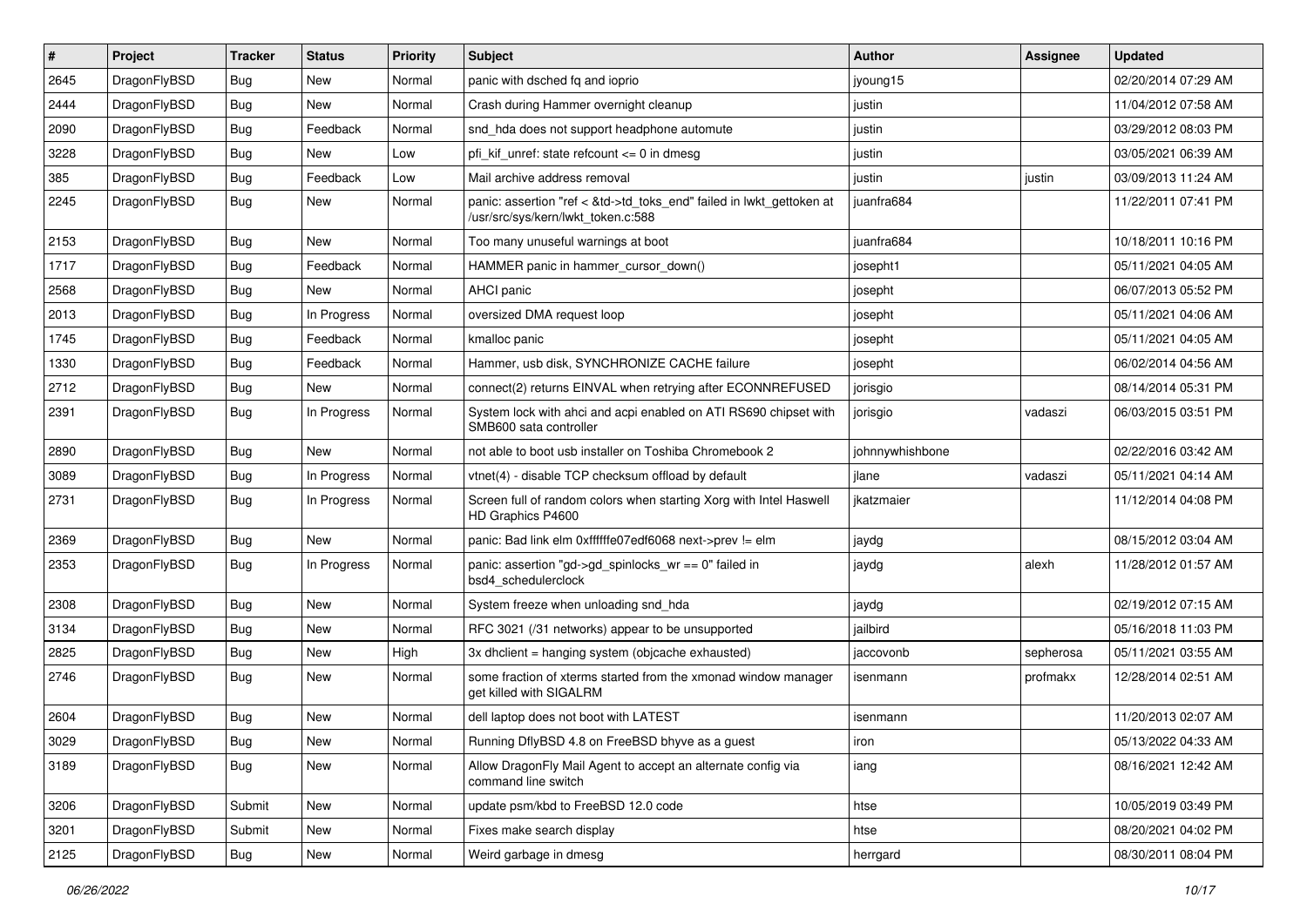| $\sharp$ | Project      | <b>Tracker</b> | <b>Status</b> | <b>Priority</b> | Subject                                                                         | Author   | Assignee  | <b>Updated</b>      |
|----------|--------------|----------------|---------------|-----------------|---------------------------------------------------------------------------------|----------|-----------|---------------------|
| 2045     | DragonFlyBSD | Bug            | New           | Normal          | ral(4): Fatal trap 12: page fault while in kernel mode (two panics)             | herrgard |           | 11/03/2011 05:34 PM |
| 2680     | DragonFlyBSD | Bug            | New           | Low             | boot0cfg update makes box unbootable                                            | herrgard |           | 06/10/2014 06:02 AM |
| 1982     | DragonFlyBSD | <b>Bug</b>     | <b>New</b>    | Low             | There is no linuxulator on x86-64                                               | herrgard |           | 05/31/2022 02:25 PM |
| 884      | DragonFlyBSD | Bug            | In Progress   | High            | Performance/memory problems under filesystem IO load                            | hasso    |           | 05/11/2021 03:50 AM |
| 1563     | DragonFlyBSD | Bug            | Feedback      | Normal          | reset(1) doesn't reset terminal to the defaults                                 | hasso    |           | 03/10/2013 04:17 AM |
| 1525     | DragonFlyBSD | <b>Bug</b>     | <b>New</b>    | Normal          | boehm-gc problems                                                               | hasso    |           | 10/13/2012 07:13 PM |
| 1502     | DragonFlyBSD | Bug            | In Progress   | Normal          | Lock while deleting files from nohistory HAMMER directories                     | hasso    |           | 03/10/2013 04:28 AM |
| 1486     | DragonFlyBSD | <b>Bug</b>     | Feedback      | Normal          | Interrupt storm related to SATA DVD device                                      | hasso    |           | 05/11/2021 04:01 AM |
| 1430     | DragonFlyBSD | <b>Bug</b>     | <b>New</b>    | Normal          | Buggy w(1)?                                                                     | hasso    | alexh     | 11/24/2010 08:09 AM |
| 1411     | DragonFlyBSD | Bug            | Feedback      | Normal          | Burning doesn't work with ahci(4)                                               | hasso    | dillon    | 05/11/2021 04:00 AM |
| 1532     | DragonFlyBSD | Bug            | New           | Low             | jemalloc doesn't work on DragonFly                                              | hasso    | sjg       | 08/02/2011 01:14 AM |
| 1428     | DragonFlyBSD | Bug            | Feedback      | Low             | POSIX.1e implementation is too old                                              | hasso    | tuxillo   | 05/11/2021 04:00 AM |
| 1313     | DragonFlyBSD | Bug            | <b>New</b>    | Low             | Signal code in kernel needs major overhaul (signal queues,<br>si_code, si_addr) | hasso    |           | 05/11/2021 04:00 AM |
| 2094     | DragonFlyBSD | Bug            | New           | Normal          | Segfault when gdb printing backtrace from core dump                             | greenrd  |           | 06/25/2011 04:14 PM |
| 2095     | DragonFlyBSD | Bug            | <b>New</b>    | Low             | Running installer post-install: Unsupported DFUI transport "                    | greenrd  |           | 06/26/2011 09:20 AM |
| 3165     | DragonFlyBSD | Bug            | New           | Normal          | Looping at boot time                                                            | gop      |           | 12/28/2018 01:04 PM |
| 2577     | DragonFlyBSD | Bug            | New           | Normal          | virtio-blk iops performance is cpu limited on high end devices                  | gjs278   | vsrinivas | 08/01/2013 02:28 PM |
| 2122     | DragonFlyBSD | Submit         | <b>New</b>    | Normal          | [Review] Fixes to the VFS layer                                                 | ftigeot  |           | 05/31/2022 03:25 PM |
| 2819     | DragonFlyBSD | Bug            | In Progress   | Normal          | Random micro system freezes after a week of uptime                              | ftigeot  | dillon    | 08/16/2015 08:46 PM |
| 2803     | DragonFlyBSD | Bug            | New           | Normal          | HAMMER: Warning: UNDO area too small!                                           | ftigeot  |           | 03/11/2015 03:42 PM |
| 2674     | DragonFlyBSD | <b>Bug</b>     | <b>New</b>    | Normal          | <b>GPT Support</b>                                                              | ftigeot  |           | 12/28/2015 02:54 PM |
| 2619     | DragonFlyBSD | Bug            | <b>New</b>    | Normal          | Dragon Fly 3.6 can't be installed on a 6TB volume                               | ftigeot  |           | 02/23/2014 11:55 PM |
| 2535     | DragonFlyBSD | <b>Bug</b>     | New           | Normal          | Imap processes apparentlt blocked on disk I/O                                   | ftigeot  |           | 04/02/2013 09:31 AM |
| 2416     | DragonFlyBSD | Bug            | New           | Normal          | ".' entry can be removed on mounted nfs filesystem                              | ftigeot  | tuxillo   | 06/03/2014 04:40 AM |
| 2051     | DragonFlyBSD | <b>Bug</b>     | New           | Normal          | No ipv6 lan route entry created on 2.10                                         | ftigeot  |           | 04/21/2011 10:37 AM |
| 2037     | DragonFlyBSD | Bug            | Feedback      | Normal          | Panic Bad link elm while building packages                                      | ftigeot  | dillon    | 04/21/2011 07:20 AM |
| 1923     | DragonFlyBSD | <b>Bug</b>     | <b>New</b>    | Normal          | Abysmal NFS performance with IPv6                                               | ftigeot  |           | 12/05/2010 09:34 PM |
| 1826     | DragonFlyBSD | <b>Bug</b>     | New           | Normal          | panic during boot: assertion so->so_port  in tcp_input                          | ftigeot  |           | 05/15/2022 11:05 AM |
| 1818     | DragonFlyBSD | <b>Bug</b>     | New           | Normal          | panic: Bad tailq NEXT (kqueue issue ?)                                          | ftigeot  |           | 05/15/2022 11:40 AM |
| 1593     | DragonFlyBSD | <b>Bug</b>     | Feedback      | Normal          | panic: assertion: ccb == ap->ap_err_ccb in ahci_put_err_ccb                     | ftigeot  | ftigeot   | 05/15/2022 05:09 AM |
| 2403     | DragonFlyBSD | <b>Bug</b>     | New           | Low             | newfs - E doesn't handle /dev/serno device names properly                       | ftigeot  |           | 08/17/2012 05:07 AM |
| 1899     | DragonFlyBSD | Bug            | New           | Normal          | Keyboard doesn't work                                                           | fransm   |           | 05/15/2022 03:32 PM |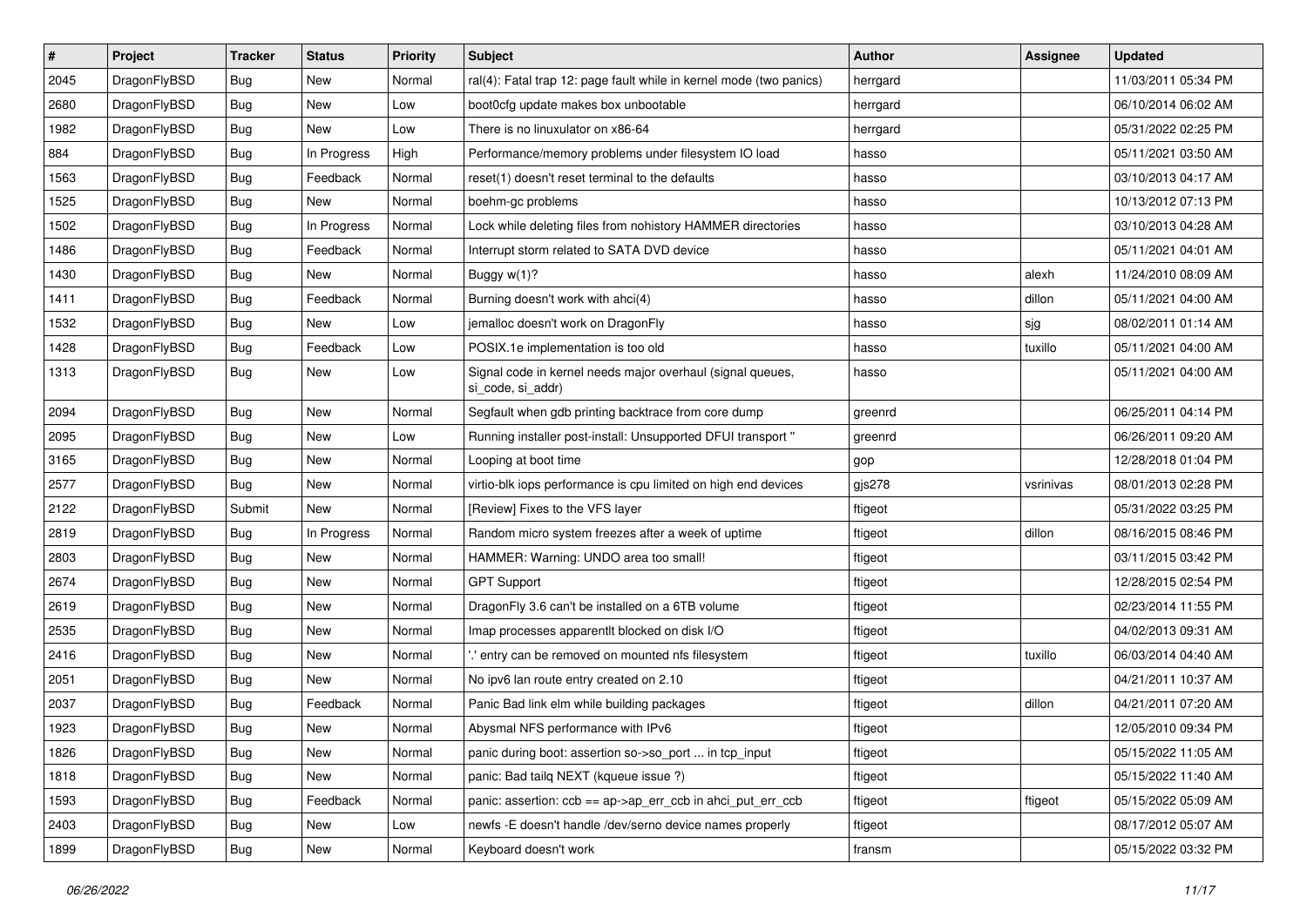| $\vert$ # | Project      | <b>Tracker</b> | <b>Status</b> | <b>Priority</b> | <b>Subject</b>                                                                                             | Author        | <b>Assignee</b> | <b>Updated</b>      |
|-----------|--------------|----------------|---------------|-----------------|------------------------------------------------------------------------------------------------------------|---------------|-----------------|---------------------|
| 846       | DragonFlyBSD | <b>Bug</b>     | Feedback      | Normal          | USB bugs:usb mouse can't used!                                                                             | frankning     |                 | 01/15/2015 08:36 AM |
| 1672      | DragonFlyBSD | <b>Bug</b>     | Feedback      | Normal          | panic (trap 12) around btree_search() in 2.4.1-RELEASE                                                     | floid         |                 | 01/19/2015 03:36 AM |
| 979       | DragonFlyBSD | <b>Bug</b>     | Feedback      | Normal          | Failure-prone USB mass storage (SB600? msdosfs? CAM?)                                                      | floid         |                 | 01/15/2015 08:38 AM |
| 2657      | DragonFlyBSD | Bug            | <b>New</b>    | High            | Needs acl to migrate our servers                                                                           | ferney        |                 | 03/31/2014 11:37 AM |
| 2569      | DragonFlyBSD | <b>Bug</b>     | <b>New</b>    | Normal          | ctime NFS                                                                                                  | ferney        |                 | 08/11/2013 04:35 AM |
| 2075      | DragonFlyBSD | Bug            | <b>New</b>    | Normal          | pflogd on x86 64                                                                                           | fanch         |                 | 05/16/2011 04:04 PM |
| 3276      | DragonFlyBSD | Submit         | <b>New</b>    | Normal          | Add option controlling whether gpt expand expands the last partition<br>(needs testing)                    | falsifian     |                 | 07/10/2021 03:35 AM |
| 2544      | DragonFlyBSD | Bug            | <b>New</b>    | Normal          | live DVD system boot (menu option 1) caused db> prompt on<br>PE1950                                        | estrabd       |                 | 05/11/2021 03:54 AM |
| 1831      | DragonFlyBSD | <b>Bug</b>     | Feedback      | High            | HAMMER "malloc limit exceeded" panic                                                                       | eocallaghan   | dillon          | 06/04/2022 04:38 AM |
| 2254      | DragonFlyBSD | Bug            | New           | Normal          | panic: assertion "ref < &td->td_toks_end" failed in lwkt_gettoken at<br>/usr/src/sys/kern/lwkt_token.c:588 | eocallaghan   |                 | 12/05/2011 10:21 PM |
| 2164      | DragonFlyBSD | Bug            | <b>New</b>    | Normal          | panic on reboot from usb.                                                                                  | eocallaghan   |                 | 10/27/2011 09:29 AM |
| 2161      | DragonFlyBSD | Bug            | <b>New</b>    | Normal          | Outdated xorg.conf file gets installed into etc and screws up mouse                                        | eocallaghan   |                 | 10/27/2011 01:51 PM |
| 2158      | DragonFlyBSD | <b>Bug</b>     | New           | Normal          | iwn panics with assertion on boot.                                                                         | eocallaghan   |                 | 10/24/2011 04:13 PM |
| 1592      | DragonFlyBSD | Bug            | Feedback      | Normal          | AcpiOSUnmapMemory: Warning, deallocation did not track<br>allocation.                                      | eocallaghan   |                 | 06/02/2014 07:45 AM |
| 1591      | DragonFlyBSD | <b>Bug</b>     | Feedback      | Normal          | Lenovo X301 hangs with AHCI Driver CMD TIMEOUT<br>STS=d0 <bsy></bsy>                                       | eocallaghan   |                 | 05/11/2021 04:05 AM |
| 1947      | DragonFlyBSD | <b>Bug</b>     | <b>New</b>    | Low             | GA-880GM-UD2H (rev. 1.3) AHCI fails to detect disks at the end of<br>the RAID controller                   | eocallaghan   |                 | 11/27/2021 08:46 AM |
| 1877      | DragonFlyBSD | Bug            | <b>New</b>    | Normal          | Freeze during 1st hammer cleanup after new install                                                         | elekktretterr |                 | 05/15/2022 11:43 AM |
| 1669      | DragonFlyBSD | <b>Bug</b>     | In Progress   | Normal          | Drive wont open using button                                                                               | elekktretterr |                 | 02/29/2012 12:05 PM |
| 1668      | DragonFlyBSD | <b>Bug</b>     | Feedback      | Normal          | Power button not working                                                                                   | elekktretterr |                 | 03/10/2013 06:22 AM |
| 1634      | DragonFlyBSD | Bug            | New           | Normal          | panic: spin_lock: 0xe4ad1320, indefinitive wait!                                                           | elekktretterr |                 | 01/19/2015 03:21 AM |
| 1613      | DragonFlyBSD | <b>Bug</b>     | Feedback      | Normal          | USB Keyboard not working on master                                                                         | elekktretterr |                 | 05/11/2021 04:05 AM |
| 1463      | DragonFlyBSD | Bug            | <b>New</b>    | Normal          | Mountroot before drives are initialized                                                                    | elekktretterr |                 | 12/07/2010 01:30 PM |
| 1456      | DragonFlyBSD | Bug            | Feedback      | Normal          | Microsoft wireless desktop problems                                                                        | elekktretterr |                 | 01/15/2015 08:34 AM |
| 1454      | DragonFlyBSD | Bug            | Feedback      | Normal          | Unable to boot from external USB DVD drive                                                                 | elekktretterr |                 | 05/11/2021 04:01 AM |
| 1194      | DragonFlyBSD | Bug            | New           | Normal          | SCSI errors while trying to copy photos from my camera                                                     | elekktretterr |                 | 01/14/2015 04:39 PM |
| 1181      | DragonFlyBSD | <b>Bug</b>     | In Progress   | Normal          | ACX111 panic                                                                                               | elekktretterr |                 | 05/11/2021 04:00 AM |
| 3117      | DragonFlyBSD | <b>Bug</b>     | New           | Normal          | Problem with colours if "intel" video-driver used                                                          | dpostolov     |                 | 01/07/2018 11:35 PM |
| 3116      | DragonFlyBSD | <b>Bug</b>     | New           | Normal          | da0 detects on very big volume if to _remove_ usb install stick and<br>reboot on Intel NUC5PPYH            | dpostolov     |                 | 01/07/2018 09:40 PM |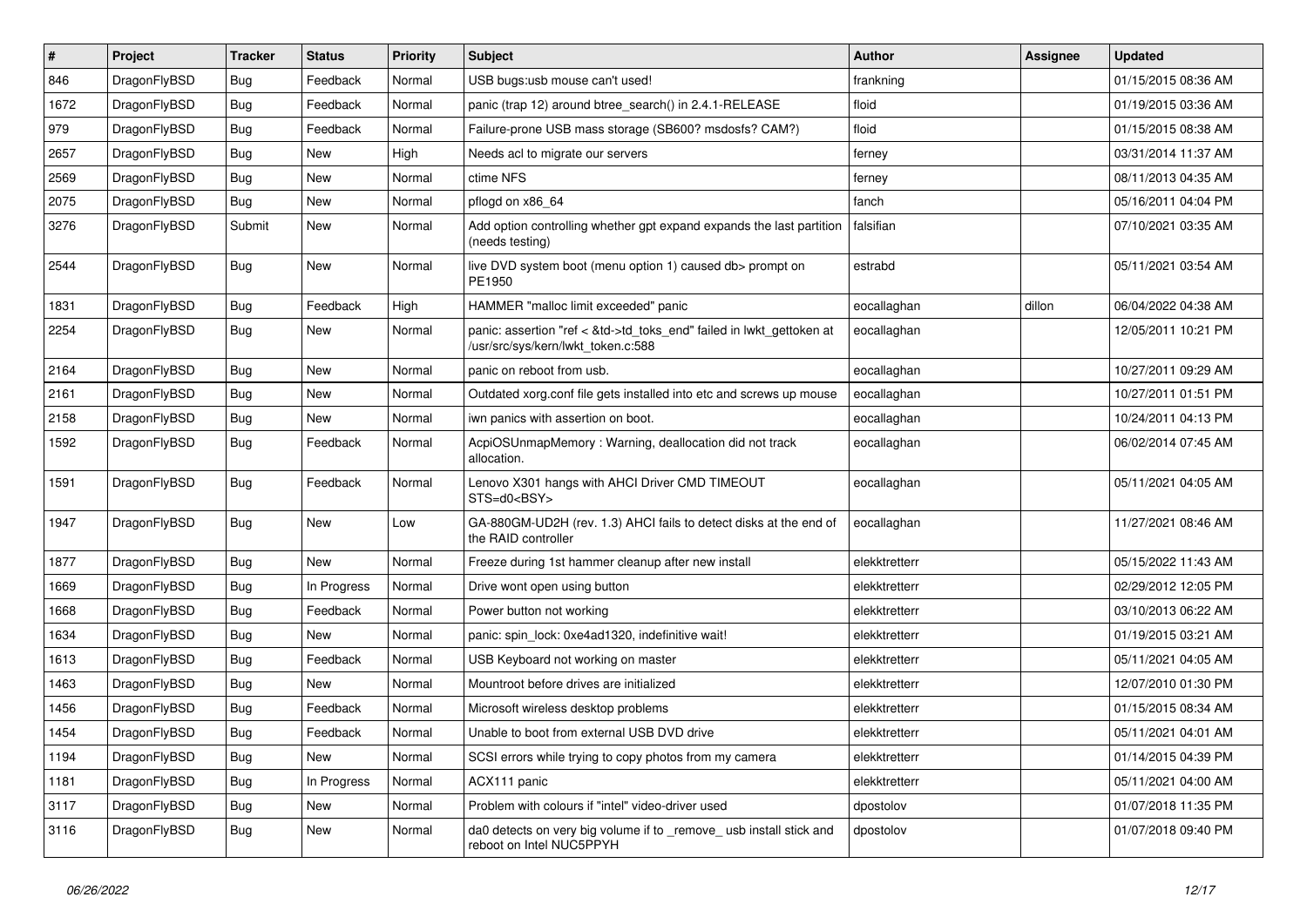| $\pmb{\#}$ | Project      | <b>Tracker</b> | <b>Status</b> | <b>Priority</b> | Subject                                                                                                                                                   | Author    | <b>Assignee</b> | <b>Updated</b>      |
|------------|--------------|----------------|---------------|-----------------|-----------------------------------------------------------------------------------------------------------------------------------------------------------|-----------|-----------------|---------------------|
| 1774       | DragonFlyBSD | Bug            | New           | Normal          | New IP header cleanup branch available for testing                                                                                                        | dillon    |                 | 05/15/2022 10:59 AM |
| 1448       | DragonFlyBSD | Bug            | Feedback      | Normal          | panic: assertion: _tp->tt_msg->tt_cpuid == mycpuid in<br>tcp_callout_active tcp_output tcp_usr_send netmsg_pru_send<br>netmsg_service tcpmsg_service_loop | dillon    |                 | 05/11/2021 04:00 AM |
| 1429       | DragonFlyBSD | <b>Bug</b>     | Feedback      | Normal          | vkernel bug - "mfree: m->m_nextpkt != NULL"                                                                                                               | dillon    |                 | 05/11/2021 04:00 AM |
| 1336       | DragonFlyBSD | Bug            | In Progress   | Normal          | Still looking for reports of missed directory entries w/ HAMMER                                                                                           | dillon    |                 | 05/11/2021 04:00 AM |
| 2708       | DragonFlyBSD | Bug            | <b>New</b>    | Normal          | unable to send TCP nor UDP on age(4) interface                                                                                                            | dermiste  |                 | 05/11/2021 03:54 AM |
| 3154       | DragonFlyBSD | Submit         | New           | Normal          | Update serial handling in bootloader                                                                                                                      | ddegroot  | dillon          | 11/06/2018 11:21 PM |
| 3147       | DragonFlyBSD | Submit         | New           | Normal          | Enable headless installation                                                                                                                              | ddegroot  |                 | 10/09/2018 01:25 PM |
| 2717       | DragonFlyBSD | Submit         | Feedback      | Normal          | Out of range numeric handling                                                                                                                             | dclink    | tuxillo         | 05/11/2021 04:08 AM |
| 2790       | DragonFlyBSD | Submit         | New           | Low             | filedesc softrefs increment code factoring                                                                                                                | dclink    |                 | 02/21/2015 04:00 AM |
| 2721       | DragonFlyBSD | Submit         | Feedback      | Low             | Some few zalloc calls to objcache ones replacements                                                                                                       | dclink    | tuxillo         | 05/11/2021 04:08 AM |
| 3076       | DragonFlyBSD | Bug            | New           | Normal          | sys/dev/netif/ig hal/e1000 ich8lan.c:1594: sanity checking mixup?                                                                                         | dcb       |                 | 10/11/2017 01:58 AM |
| 3025       | DragonFlyBSD | Bug            | <b>New</b>    | Normal          | sys/dev/powermng/powernow/powernow.c:284: bad comparison?                                                                                                 | dcb       |                 | 09/23/2017 07:45 AM |
| 3022       | DragonFlyBSD | Bug            | New           | Normal          | sys/dev/netif/ath/ath/if ath.c:2142: strange bitmask?                                                                                                     | dcb       |                 | 04/11/2017 11:49 AM |
| 3021       | DragonFlyBSD | Bug            | In Progress   | Normal          | sys/dev/drm/i915/i915_gem_stolen.c:115]: (error) Signed integer<br>overflow for expression '65535<<20'                                                    | dcb       |                 | 04/11/2017 12:46 PM |
| 3018       | DragonFlyBSD | Bug            | <b>New</b>    | Normal          | sys/bus/u4b/wlan/if_run.c:5464]: (style) Redundant condition                                                                                              | dcb       |                 | 04/11/2017 11:26 AM |
| 3011       | DragonFlyBSD | <b>Bug</b>     | In Progress   | Normal          | dragonfly/sys/dev/netif/re/re.c: suspicious code?                                                                                                         | dcb       |                 | 07/29/2017 01:26 AM |
| 3024       | DragonFlyBSD | Bug            | <b>New</b>    | Low             | sys/dev/netif/wi/if_wi.c:1090]: (style) Redundant condition                                                                                               | dcb       |                 | 04/11/2017 11:56 AM |
| 3145       | DragonFlyBSD | Submit         | In Progress   | Normal          | Update libelf to FreeBSD 12 current and build as base library usable<br>by ports                                                                          | davshao   | tuxillo         | 08/20/2021 03:58 PM |
| 3031       | DragonFlyBSD | Submit         | In Progress   | Normal          | Update drm/radeon to Linux 4.7.10 as much as possible                                                                                                     | davshao   | ftigeot         | 08/19/2021 12:33 PM |
| 2994       | DragonFlyBSD | Bug            | New           | Normal          | Intermittent boot hangs after git: hammer - HAMMER Version 7                                                                                              | davshao   |                 | 03/30/2017 02:06 PM |
| 2835       | DragonFlyBSD | Bug            | New           | Normal          | /usr/include/c++/5.0/bits/c++locale.h likes<br>POSIX_C_SOURCE>=200809                                                                                     | davshao   |                 | 11/18/2015 03:40 AM |
| 2688       | DragonFlyBSD | Bug            | New           | Normal          | 67613368bdda7 Fix wrong checks for U4B presence Asrock Z77M<br>difficulty detecting USB keyboard                                                          | davshao   |                 | 06/28/2014 07:08 PM |
| 2652       | DragonFlyBSD | Bug            | New           | Normal          | 189a0ff3761b47  ix: Implement MSI-X support locks up Lenovo<br>S10 Intel Atom n270                                                                        | davshao   |                 | 05/14/2014 01:55 AM |
| 2414       | DragonFlyBSD | Bug            | In Progress   | Normal          | Lenovo S10 acpi freeze (not new)                                                                                                                          | davshao   |                 | 05/11/2021 04:13 AM |
| 3227       | DragonFlyBSD | Submit         | New           | Normal          | Add HAMMER2 instructions in the installation medium README                                                                                                | daftaupe  |                 | 03/26/2020 03:34 PM |
| 3243       | DragonFlyBSD | <b>Bug</b>     | New           | Normal          | SMART status not reported properly for SSD disks                                                                                                          | daftaupe  |                 | 09/09/2020 11:03 PM |
| 2687       | DragonFlyBSD | Bug            | New           | Normal          | natacontrol software RAID in installer                                                                                                                    | csmelosky |                 | 06/22/2014 12:03 PM |
| 1198       | DragonFlyBSD | <b>Bug</b>     | New           | High            | DDB loops panic in db_read_bytes                                                                                                                          | corecode  | tuxillo         | 05/11/2021 03:51 AM |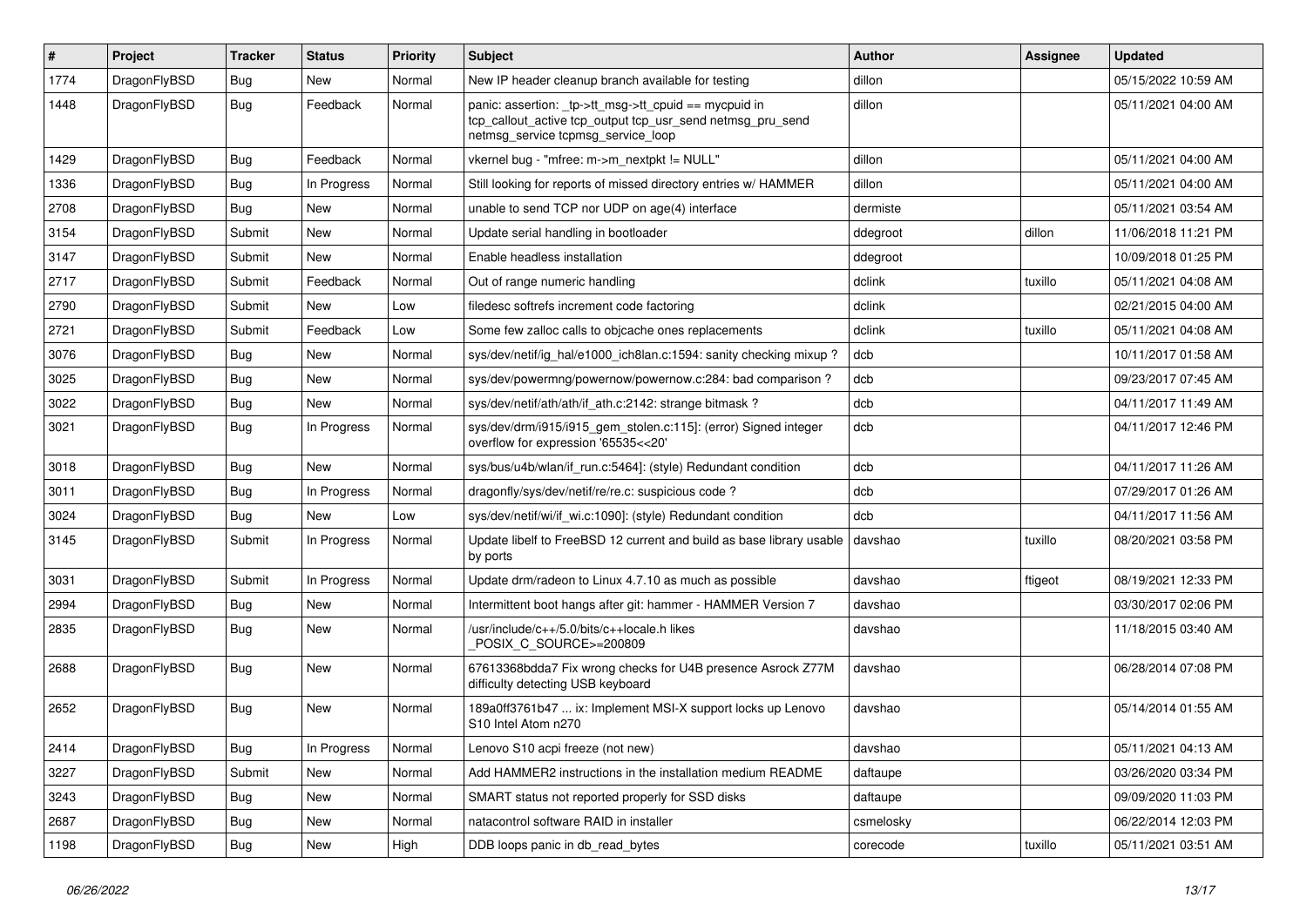| $\vert$ # | Project      | <b>Tracker</b> | <b>Status</b> | <b>Priority</b> | <b>Subject</b>                                                                                                | <b>Author</b> | Assignee | <b>Updated</b>      |
|-----------|--------------|----------------|---------------|-----------------|---------------------------------------------------------------------------------------------------------------|---------------|----------|---------------------|
| 1587      | DragonFlyBSD | Bug            | Feedback      | Normal          | can't gdb across fork                                                                                         | corecode      | tuxillo  | 05/11/2021 03:54 AM |
| 1584      | DragonFlyBSD | <b>Bug</b>     | In Progress   | Normal          | can't use ssh from jail: debug1: read_passphrase: can't open<br>/dev/tty: Device busy                         | corecode      | tuxillo  | 05/11/2021 03:53 AM |
| 1583      | DragonFlyBSD | <b>Bug</b>     | In Progress   | Normal          | panic: assertion: cursor->trans->sync_lock_refs > 0 in<br>hammer_recover_cursor                               | corecode      | tuxillo  | 05/11/2021 03:53 AM |
| 1556      | DragonFlyBSD | <b>Bug</b>     | <b>New</b>    | Normal          | many processes stuck in "hmrrcm", system unusable                                                             | corecode      | tuxillo  | 05/11/2021 03:52 AM |
| 1547      | DragonFlyBSD | Bug            | In Progress   | Normal          | disklabel64 automatic sizing                                                                                  | corecode      | tuxillo  | 05/11/2021 03:52 AM |
| 1528      | DragonFlyBSD | <b>Bug</b>     | In Progress   | Normal          | ktrace does not show proper return values for pipe(2)                                                         | corecode      | tuxillo  | 05/11/2021 03:52 AM |
| 1475      | DragonFlyBSD | <b>Bug</b>     | In Progress   | Normal          | kernel blocks with low memory and syscons setting a high res mode<br>' scrollback                             | corecode      | tuxillo  | 05/11/2021 03:52 AM |
| 1474      | DragonFlyBSD | <b>Bug</b>     | New           | Normal          | ithread 1 unexpectedly rescheduled                                                                            | corecode      | tuxillo  | 05/11/2021 03:52 AM |
| 1469      | DragonFlyBSD | Bug            | In Progress   | Normal          | Hammer history security concern                                                                               | corecode      | tuxillo  | 05/11/2021 03:52 AM |
| 1442      | DragonFlyBSD | <b>Bug</b>     | <b>New</b>    | Normal          | blocking SIGSEGV and triggering a segment violation produces an<br>all CPU consuming process                  | corecode      | tuxillo  | 05/11/2021 03:52 AM |
| 1440      | DragonFlyBSD | <b>Bug</b>     | <b>New</b>    | Normal          | ptrace/gdb doesn't work after process blocks SIGTRAP                                                          | corecode      | tuxillo  | 05/11/2021 03:52 AM |
| 1307      | DragonFlyBSD | <b>Bug</b>     | In Progress   | Normal          | hammer tid -2 shows unexpected result                                                                         | corecode      |          | 10/18/2016 05:29 PM |
| 1287      | DragonFlyBSD | Bug            | Feedback      | Normal          | altg configuration doesn't work                                                                               | corecode      | tuxillo  | 05/11/2021 03:51 AM |
| 1030      | DragonFlyBSD | <b>Bug</b>     | In Progress   | Normal          | msdosfs umount panic                                                                                          | corecode      | tuxillo  | 05/11/2021 03:51 AM |
| 911       | DragonFlyBSD | Bug            | Feedback      | Normal          | kldload/kernel linker can exceed malloc reserve and panic system                                              | corecode      | tuxillo  | 05/11/2021 03:51 AM |
| 901       | DragonFlyBSD | <b>Bug</b>     | Feedback      | Normal          | route show needs to get data from all cpus                                                                    | corecode      | tuxillo  | 05/11/2021 03:50 AM |
| 847       | DragonFlyBSD | Bug            | Feedback      | Normal          | processes getting stuck on mount point                                                                        | corecode      | tuxillo  | 05/11/2021 03:50 AM |
| 781       | DragonFlyBSD | Bug            | In Progress   | Normal          | fdisk uses wrong geometry on usb flash drives                                                                 | corecode      | tuxillo  | 05/11/2021 03:50 AM |
| 742       | DragonFlyBSD | Bug            | In Progress   | Normal          | umount problems with multiple mounts                                                                          | corecode      | tuxillo  | 06/25/2022 04:02 AM |
| 731       | DragonFlyBSD | Bug            | New           | Normal          | system freeze on "slice too large"                                                                            | corecode      | tuxillo  | 06/25/2022 04:01 AM |
| 341       | DragonFlyBSD | <b>Bug</b>     | New           | Normal          | Vinum erroneously repors devices as busy                                                                      | corecode      | swildner | 01/21/2012 04:50 AM |
| 1538      | DragonFlyBSD | Bug            | New           | Low             | mountroot should probe file systems                                                                           | corecode      | alexh    | 11/24/2010 06:35 PM |
| 1481      | DragonFlyBSD | <b>Bug</b>     | Feedback      | Normal          | panic: assertion: kva_p(buf) in soopt_from_kbuf (after ipfw pipe<br>show, 2.2.1-R)                            | combiner      |          | 05/11/2021 04:01 AM |
| 2735      | DragonFlyBSD | <b>Bug</b>     | <b>New</b>    | Urgent          | iwn panics SYSSASSERT                                                                                         | cnb           |          | 05/11/2021 03:55 AM |
| 2736      | DragonFlyBSD | <b>Bug</b>     | New           | High            | kernel panics on acpi timer probe function                                                                    | cnb           |          | 05/11/2021 03:55 AM |
| 3280      | DragonFlyBSD | <b>Bug</b>     | New           | Normal          | KMS console and i915(4) not working in 6.0                                                                    | cmusser       |          | 07/10/2021 03:35 AM |
| 3139      | DragonFlyBSD | <b>Bug</b>     | New           | Normal          | USB Mouse Does Not Work in DragonflyBSD guest on VirtualBox                                                   | chiguy1256    |          | 06/24/2018 10:14 PM |
| 2859      | DragonFlyBSD | <b>Bug</b>     | <b>New</b>    | Low             | Installer configuration menu always highlights "Select timezone", no<br>matter which step was last completed. | cgag          |          | 12/02/2015 01:54 PM |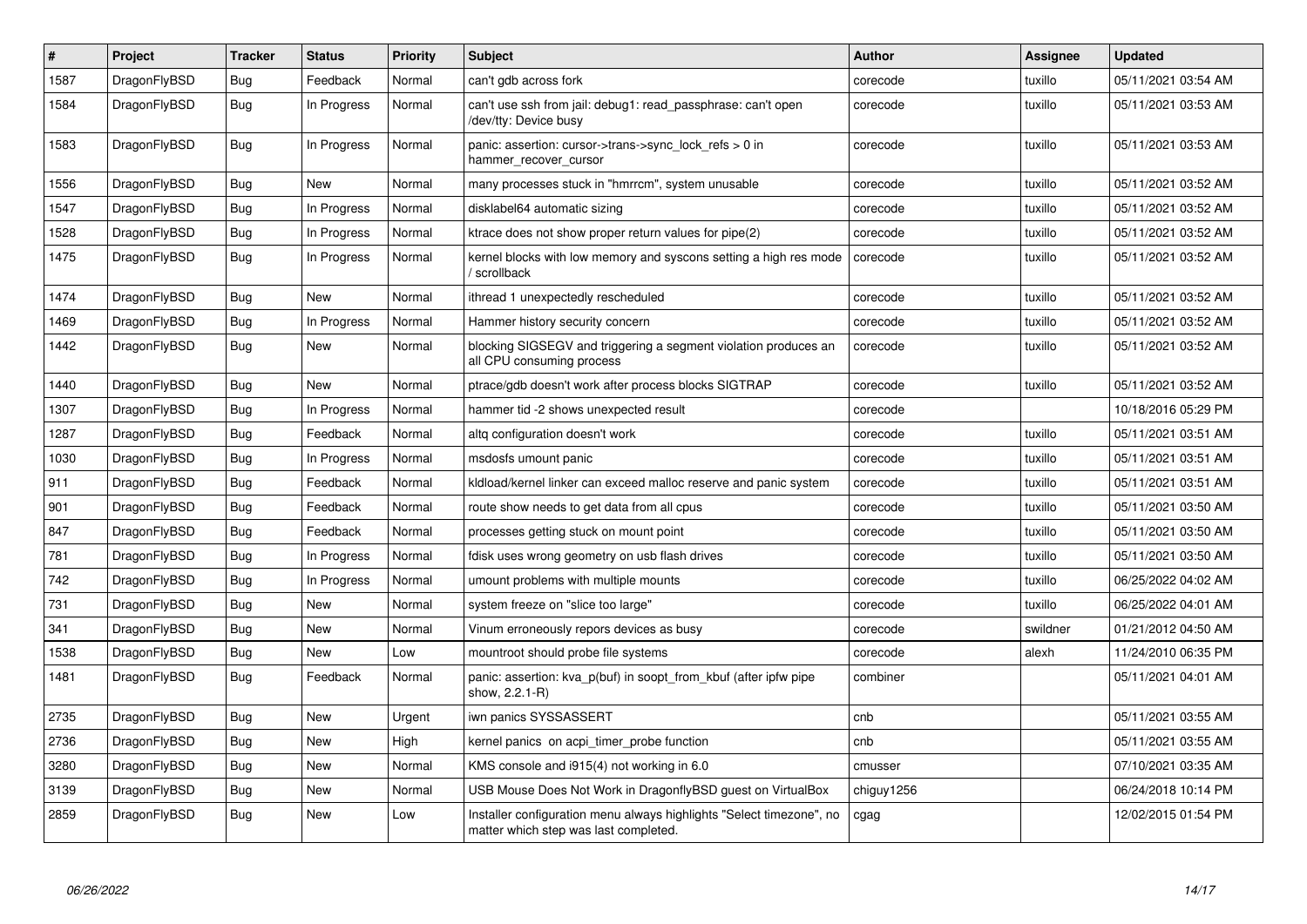| $\vert$ # | Project      | <b>Tracker</b> | <b>Status</b> | <b>Priority</b> | <b>Subject</b>                                                                                                               | Author             | Assignee | <b>Updated</b>      |
|-----------|--------------|----------------|---------------|-----------------|------------------------------------------------------------------------------------------------------------------------------|--------------------|----------|---------------------|
| 2858      | DragonFlyBSD | Bug            | New           | Low             | Installer "Local or UTC" question should have "No" selected by<br>default.                                                   | cgag               |          | 12/02/2015 01:18 PM |
| 3143      | DragonFlyBSD | <b>Bug</b>     | New           | Normal          | assertion "0" failed in hammer2 inode xop chain sync                                                                         | cbin               |          | 07/18/2018 12:50 PM |
| 1618      | DragonFlyBSD | Bug            | Feedback      | Normal          | collision for 'struct pmap' when using RPC and <sys user.h=""></sys>                                                         | carenas            |          | 05/11/2021 04:05 AM |
| 2319      | DragonFlyBSD | Bug            | <b>New</b>    | Normal          | crypt/passwd forward compat                                                                                                  | c.turner1          |          | 02/28/2012 12:39 PM |
| 2265      | DragonFlyBSD | <b>Bug</b>     | New           | Normal          | mbsrtowcs does not properly handle invalid mbstate t in ps                                                                   | c.turner1          | swildner | 01/10/2012 07:56 PM |
| 725       | DragonFlyBSD | Bug            | In Progress   | Low             | 'make distribution' fails w/'ro' /usr/obj                                                                                    | c.turner           |          | 03/09/2013 01:01 PM |
| 2115      | DragonFlyBSD | <b>Bug</b>     | New           | Normal          | [msk] system freeze after receive some paquet                                                                                | bsdsx              |          | 08/22/2011 10:22 AM |
| 1521      | DragonFlyBSD | <b>Bug</b>     | Feedback      | Normal          | amd64 2.4 livecd won't mount root at boot                                                                                    | bolapara           |          | 01/28/2018 03:45 AM |
| 1594      | DragonFlyBSD | <b>Bug</b>     | <b>New</b>    | Normal          | Kernel panic during boot from Live CD on Dell E6400                                                                          | bodie              |          | 05/11/2021 03:54 AM |
| 3110      | DragonFlyBSD | <b>Bug</b>     | New           | Normal          | crash with ipfw3 under load                                                                                                  | bnegre82           |          | 12/09/2017 06:22 AM |
| 3101      | DragonFlyBSD | Bug            | <b>New</b>    | Low             | PFI CGI install not working in dragonflybsd 5.0.1 USB install                                                                | bnegre82           |          | 05/11/2021 04:14 AM |
| 1882      | DragonFlyBSD | <b>Bug</b>     | New           | Low             | Idea for handling new USB vendor/device codes                                                                                | bmk                |          | 10/20/2010 12:15 PM |
| 3284      | DragonFlyBSD | Bug            | New           | Normal          | Wrong towlower() result for U+038A                                                                                           | bhaible            |          | 07/10/2021 03:34 AM |
| 3283      | DragonFlyBSD | Bug            | <b>New</b>    | Normal          | mknodat() cannot create FIFOs                                                                                                | bhaible            |          | 07/10/2021 03:34 AM |
| 3282      | DragonFlyBSD | <b>Bug</b>     | New           | Normal          | unexpected errno value from fopen()                                                                                          | bhaible            |          | 07/10/2021 03:34 AM |
| 3281      | DragonFlyBSD | Bug            | New           | Normal          | Crash after leaving unattended for a while                                                                                   | bhaible            |          | 07/10/2021 03:32 AM |
| 1718      | DragonFlyBSD | Bug            | Feedback      | Normal          | IDE disk drive not detected by x86_64 2.6.1 Live CD                                                                          | bcox               |          | 11/27/2021 08:25 AM |
| 3132      | DragonFlyBSD | Bug            | New           | Low             | unifdef mined                                                                                                                | bcallah            |          | 04/26/2018 08:34 PM |
| 331       | DragonFlyBSD | <b>Bug</b>     | In Progress   | Normal          | ftpsesame (aka Bridging S01E03)                                                                                              | bastyaelvtars      |          | 03/09/2013 12:28 PM |
| 2107      | DragonFlyBSD | Bug            | New           | Normal          | 2.10.1 sata dvd drive issue                                                                                                  | ausppc             |          | 07/31/2011 08:41 PM |
| 1148      | DragonFlyBSD | <b>Bug</b>     | In Progress   | Low             | BCM4311 wireless network adapter detected but not functional                                                                 | archimedes.gaviola |          | 05/11/2021 04:00 AM |
| 3278      | DragonFlyBSD | Bug            | <b>New</b>    | Normal          | Second screen image is distorted                                                                                             | arcade@b1t.name    |          | 07/10/2021 03:36 AM |
| 3209      | DragonFlyBSD | <b>Bug</b>     | New           | Normal          | svc has some minor bugs                                                                                                      | arcade@b1t.name    |          | 10/24/2019 09:08 AM |
| 3311      | DragonFlyBSD | Bug            | <b>New</b>    | Low             | TrueCrypt support may cause kernel crash                                                                                     | arcade@b1t.name    |          | 04/29/2022 06:19 AM |
| 2882      | DragonFlyBSD | Bug            | New           | Low             | bridge sends packets from individual interfaces                                                                              | arcade@b1t.name    |          | 01/09/2016 12:43 PM |
| 2878      | DragonFlyBSD | Bug            | New           | Low             | [fix] CCVER problem when using clang and cpu extensions<br>(intrinsics)                                                      | arcade@b1t.name    |          | 06/24/2016 04:25 AM |
| 2877      | DragonFlyBSD | Bug            | New           | Low             | sed fails when working with UTF-8 locale and non-UTF symbols                                                                 | arcade@b1t.name    |          | 12/30/2015 11:20 AM |
| 2520      | DragonFlyBSD | <b>Bug</b>     | New           | Normal          | panic: assertion "IS_SERIALIZED((ifp->if_serializer))" failed in<br>if_default_serialize_assert at /usr/src/sys/net/if.c:437 | ano                |          | 03/09/2013 12:14 AM |
| 2329      | DragonFlyBSD | <b>Bug</b>     | New           | Normal          | ibm x3550 & acpi                                                                                                             | ano                |          | 06/03/2014 11:37 AM |
| 1921      | DragonFlyBSD | Bug            | In Progress   | Normal          | we miss mlockall                                                                                                             | alexh              | tuxillo  | 06/18/2022 04:08 AM |
| 1714      | DragonFlyBSD | Bug            | New           | Low             | hwpmc                                                                                                                        | alexh              | swildner | 08/18/2012 02:03 PM |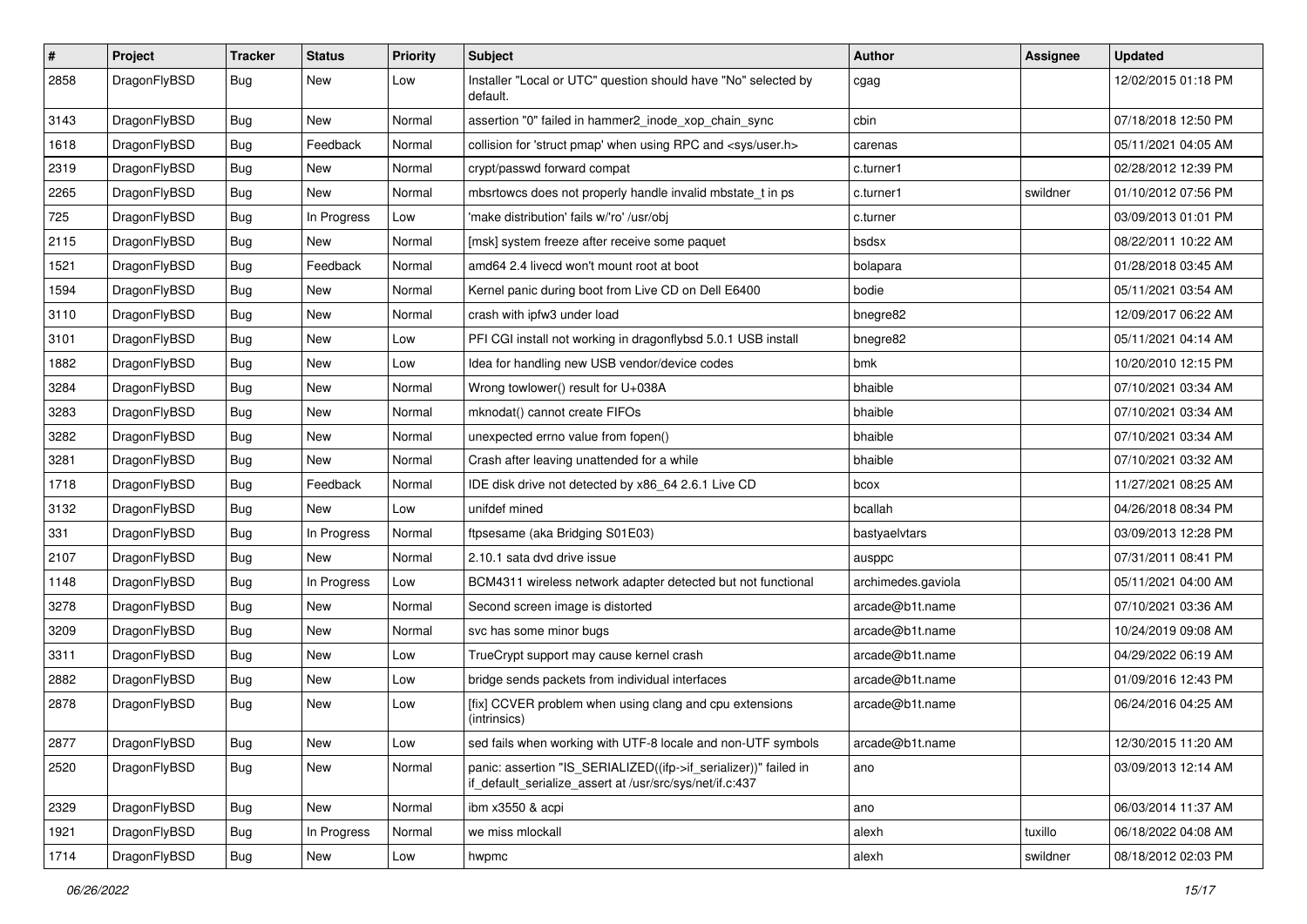| $\pmb{\#}$ | Project      | <b>Tracker</b> | <b>Status</b> | <b>Priority</b> | Subject                                                                                                              | <b>Author</b>      | Assignee | <b>Updated</b>      |
|------------|--------------|----------------|---------------|-----------------|----------------------------------------------------------------------------------------------------------------------|--------------------|----------|---------------------|
| 1824       | DragonFlyBSD | Bug            | Feedback      | Normal          | kernel panic, x86, 2.7.3.859.ge5104                                                                                  | akirchhoff135014   |          | 03/10/2013 07:49 AM |
| 2210       | DragonFlyBSD | Bug            | <b>New</b>    | Normal          | Bugtracker cannot assign default project for new users                                                               | ahuete.devel       |          | 11/17/2011 11:30 AM |
| 3301       | DragonFlyBSD | Bug            | <b>New</b>    | Normal          | Gkrellm from the packages is not showing logged in users in main<br>window, logged in users always $== 0$            | adrian             |          | 01/08/2022 04:24 AM |
| 3300       | DragonFlyBSD | Bug            | New           | Normal          | Running Xvnc from TigerVNC package through the INETD daemon<br>in TCP WAIT mode fails hard                           | adrian             |          | 01/08/2022 04:25 AM |
| 3299       | DragonFlyBSD | Bug            | In Progress   | Normal          | DragonFlyBSD reports utterly wrong uptime (most of the time, right<br>after booting in)                              | adrian             |          | 11/11/2021 01:43 PM |
| 2250       | DragonFlyBSD | Bug            | <b>New</b>    | Normal          | Kernel panic                                                                                                         | adamk              |          | 11/23/2018 01:10 AM |
| 1941       | DragonFlyBSD | Bug            | <b>New</b>    | Normal          | wlan config crash                                                                                                    | abandon.every.hope |          | 12/24/2010 07:54 PM |
| 2852       | DragonFlyBSD | Bug            | <b>New</b>    | Normal          | Hammer File System - hangs on undo during system boot / mount -<br>will not recover on DragonFlyBSD newer than 3.6.0 | abale              |          | 05/11/2021 04:07 AM |
| 3120       | DragonFlyBSD | Bug            | New           | Normal          | Intel AC 8260 firmware does not load                                                                                 | Vintodrimmer       |          | 08/28/2018 03:30 AM |
| 3240       | DragonFlyBSD | Bug            | <b>New</b>    | High            | compile error because of openssl with /usr/dports/security/rhash for<br>mysql 8 install                              | <b>UlasSAYGIN</b>  |          | 06/04/2020 08:05 AM |
| 3219       | DragonFlyBSD | Bug            | <b>New</b>    | Normal          | x11/xorg port can not be build                                                                                       | <b>UlasSAYGIN</b>  |          | 03/31/2020 08:57 AM |
| 2595       | DragonFlyBSD | Bug            | New           | Normal          | DragonFly 3.4.3 crashes on SUN Blade X6250 with Qlogic ISP 2432<br>FC card                                           | Turvamies          |          | 10/07/2013 11:53 AM |
| 2493       | DragonFlyBSD | Bug            | <b>New</b>    | Normal          | vidcontrol: invalid video mode name                                                                                  | Svarov             |          | 01/24/2013 09:55 AM |
| 1246       | DragonFlyBSD | Bug            | New           | Normal          | bad resolution (monitor desync) with livedvd                                                                         | Przem0l            |          | 02/18/2014 06:29 AM |
| 2499       | DragonFlyBSD | Bug            | In Progress   | Urgent          | DRAGONFLY_3_2 lockd not responding correctly                                                                         | Nerzhul            |          | 01/22/2013 12:47 PM |
| 3006       | DragonFlyBSD | Bug            | New           | Normal          | boot0cfg: panic in kern_udev.c in function _udev_dict_set_cstr when<br>installing in VirtualBox                      | MichiGreat         |          | 04/01/2017 02:22 PM |
| 1700       | DragonFlyBSD | Submit         | In Progress   | Normal          | skip boot2 menu on <enter></enter>                                                                                   | Johannes.Hofmann   | tuxillo  | 05/15/2022 08:35 AM |
| 2453       | DragonFlyBSD | Bug            | <b>New</b>    | Normal          | panic: assertion "gd->gd_spinlocks == 0" failed                                                                      | Johannes.Hofmann   |          | 11/12/2012 12:54 PM |
| 1850       | DragonFlyBSD | Bug            | <b>New</b>    | Normal          | volume-add on hammer root fs panic                                                                                   | Johannes.Hofmann   |          | 04/18/2019 04:27 AM |
| 2620       | DragonFlyBSD | Bug            | <b>New</b>    | Normal          | moused problem                                                                                                       | FilippoMo          |          | 12/20/2013 10:32 AM |
| 2618       | DragonFlyBSD | <b>Bug</b>     | <b>New</b>    | Normal          | mouse problem on RELEASE-3 6 0                                                                                       | FilippoMo          |          | 12/20/2013 03:26 AM |
| 2617       | DragonFlyBSD | Bug            | Feedback      | Normal          | Possible issue with wireless mouse on 3.6 release                                                                    | FilippoMo          |          | 01/14/2015 03:42 PM |
| 989        | DragonFlyBSD | Bug            | New           | Normal          | installer/fdisk trouble with wrapped values                                                                          | Discodestroyer     |          | 02/18/2014 06:27 AM |
| 2806       | DragonFlyBSD | <b>Bug</b>     | New           | Normal          | failed to configure a link-local address on ath0 (errno = 22)                                                        | Chingyuan          |          | 05/25/2021 01:00 AM |
| 2870       | DragonFlyBSD | Bug            | New           | High            | Broken text and icons when glamor acceleration is used                                                               | 375gnu             | ftigeot  | 01/31/2016 12:13 AM |
| 3041       | DragonFlyBSD | Submit         | New           | Normal          | firmware: Remove embedding of multiple images in one module.                                                         | Anonymous          |          | 12/25/2020 02:15 AM |
| 2438       | DragonFlyBSD | Submit         | Feedback      | Normal          | <b>TRIM</b> fixes                                                                                                    | Anonymous          | tuxillo  | 05/11/2021 03:45 AM |
| 1398       | DragonFlyBSD | Submit         | In Progress   | Normal          | hdestroy(3) restricts hash key to point to malloc'ed space                                                           | Anonymous          |          | 08/20/2021 04:06 PM |